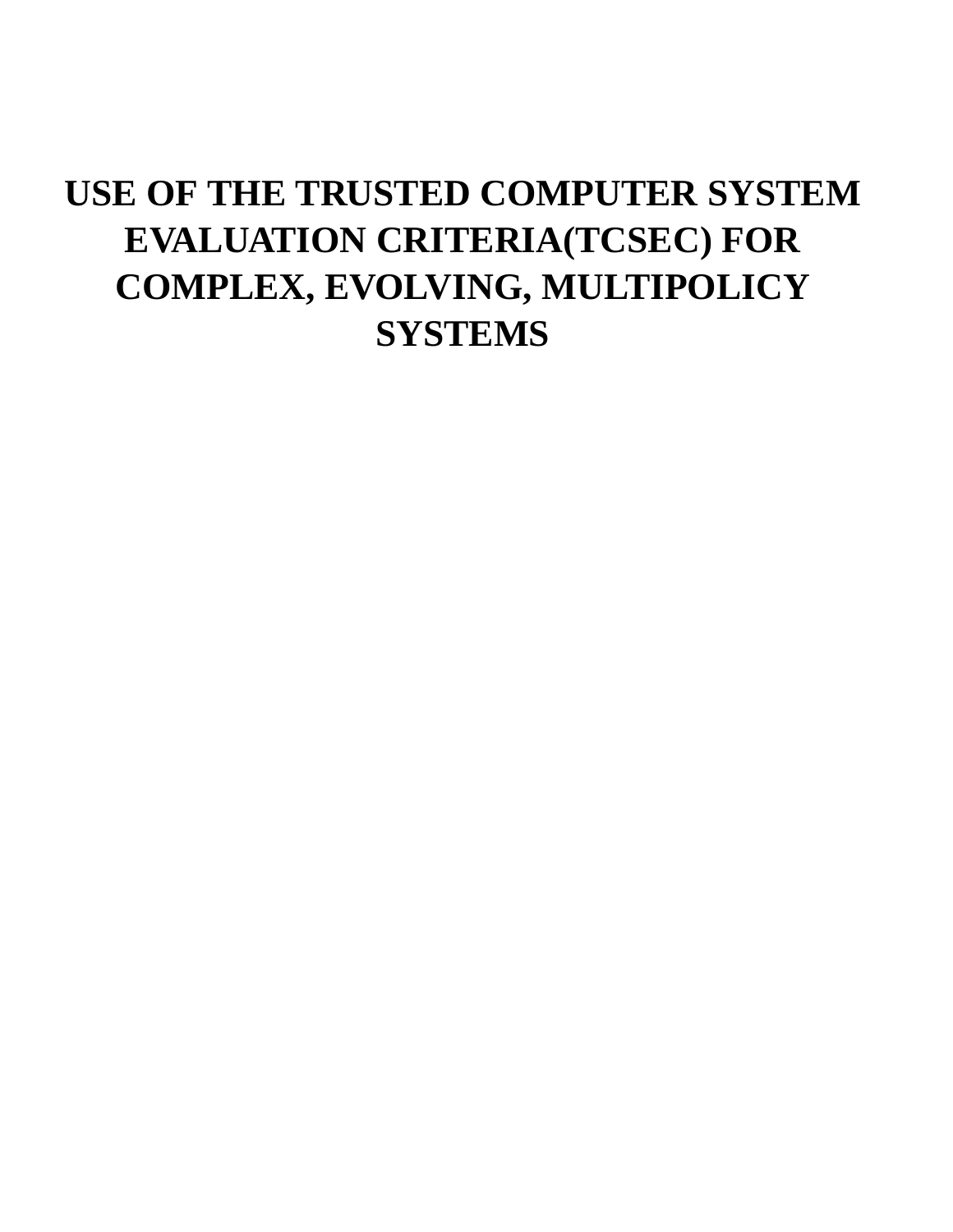NCSC TECHNICAL REPORT-002 Library No. S-241,321 July 1994

# **FOREWORD**

This Technical Report "Use of the Trusted Computer System Evaluation Criteria (TCSEC) for Complex, Evolving, Multipolicy Systems," though addressing a more general problem, and not written in the form of an interpretation, is written in the spirit of the "Trusted Database Management System Interpretation (TDI) of The Trusted Computer System Evaluation Criteria." This approach can be used in conjunction with TDI developed systems **or** in the cases where the TDI does not apply. The document is intended to be used as a basis update to, NCSC-TG-024, Version 1, Volume 2/4, "A Guide to Procurement of Trusted Systems: Language for RFP Specifications and Statements of Work - An Aid to Procurement Initiators."

Recommendations for revision to this publication are encouraged and will be reviewed periodically by the NCSC. Address all proposals for revision through appropriate channels to:

> *National Computer Security Center 9800 Savage Road Fort George G. Meade, MD 20755-6000*

 *ATTN: Standards, Criteria, and Guidelines Division*

*Reviewed by:\_\_\_\_\_\_\_\_\_\_\_\_\_\_\_\_\_\_\_\_\_\_\_\_\_\_\_\_\_\_\_\_\_\_\_\_\_\_\_*

*GLENN GOMES Chief, INFOSEC Standards, Criteria & Guidelines Division*

*Released by:\_\_\_\_\_\_\_\_\_\_\_\_\_\_\_\_\_\_\_\_\_\_\_\_\_\_\_\_\_\_\_\_\_\_\_\_\_\_\_*

*ROBERT J. SCALZI Chief, INFOSEC Systems Engineering Office*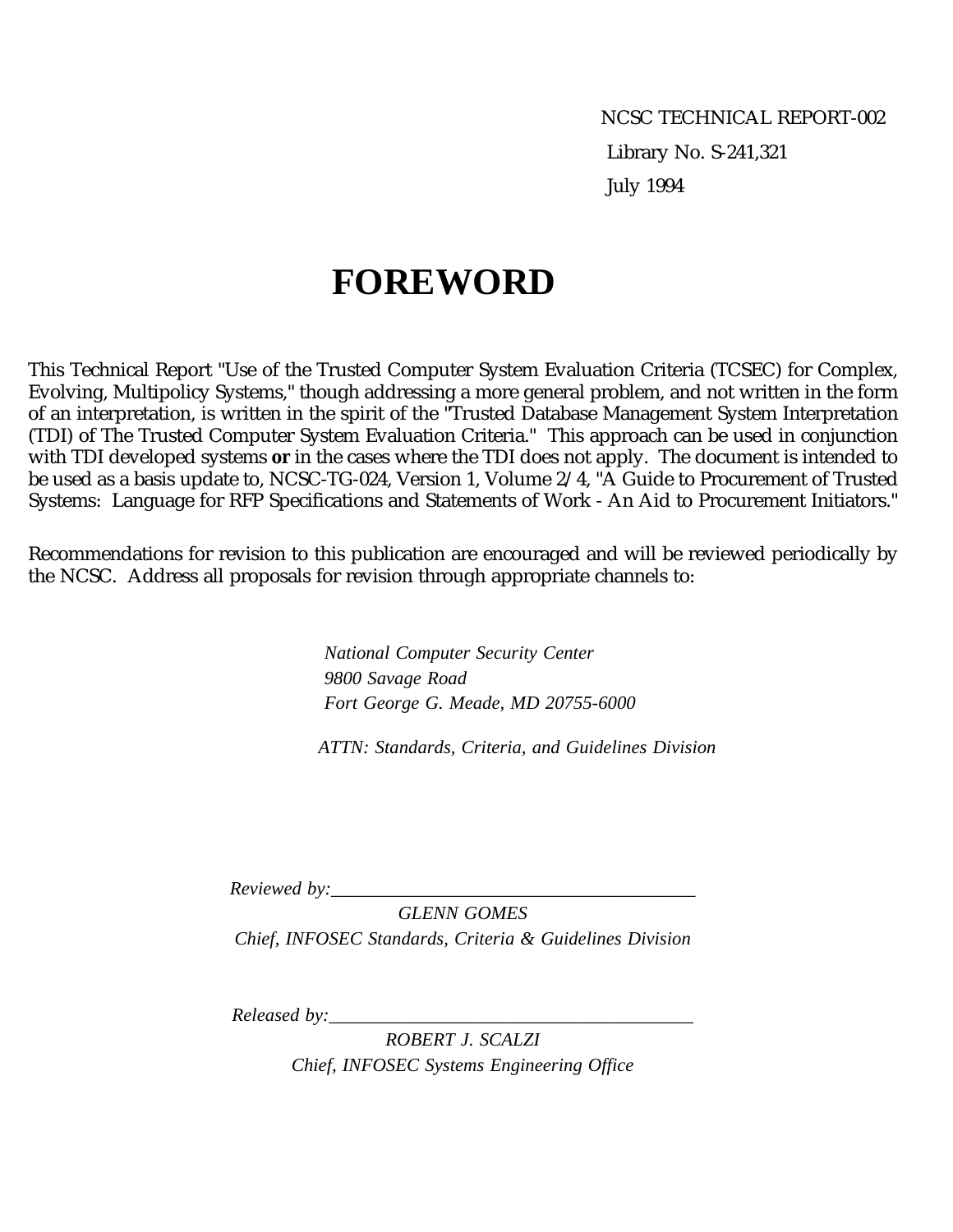# **ACKNOWLEDGEMENTS**

This document was written by Howard L. Johnson of Information Intelligence Sciences, Inc., supported and revised by U.S. Army Major Melvin L. DeVilbiss. Besides many NSA organizations, the document was reviewed by Department of the Army (ASIS), DISA, Grumman, MITRE, and NAVELEXSECSEN.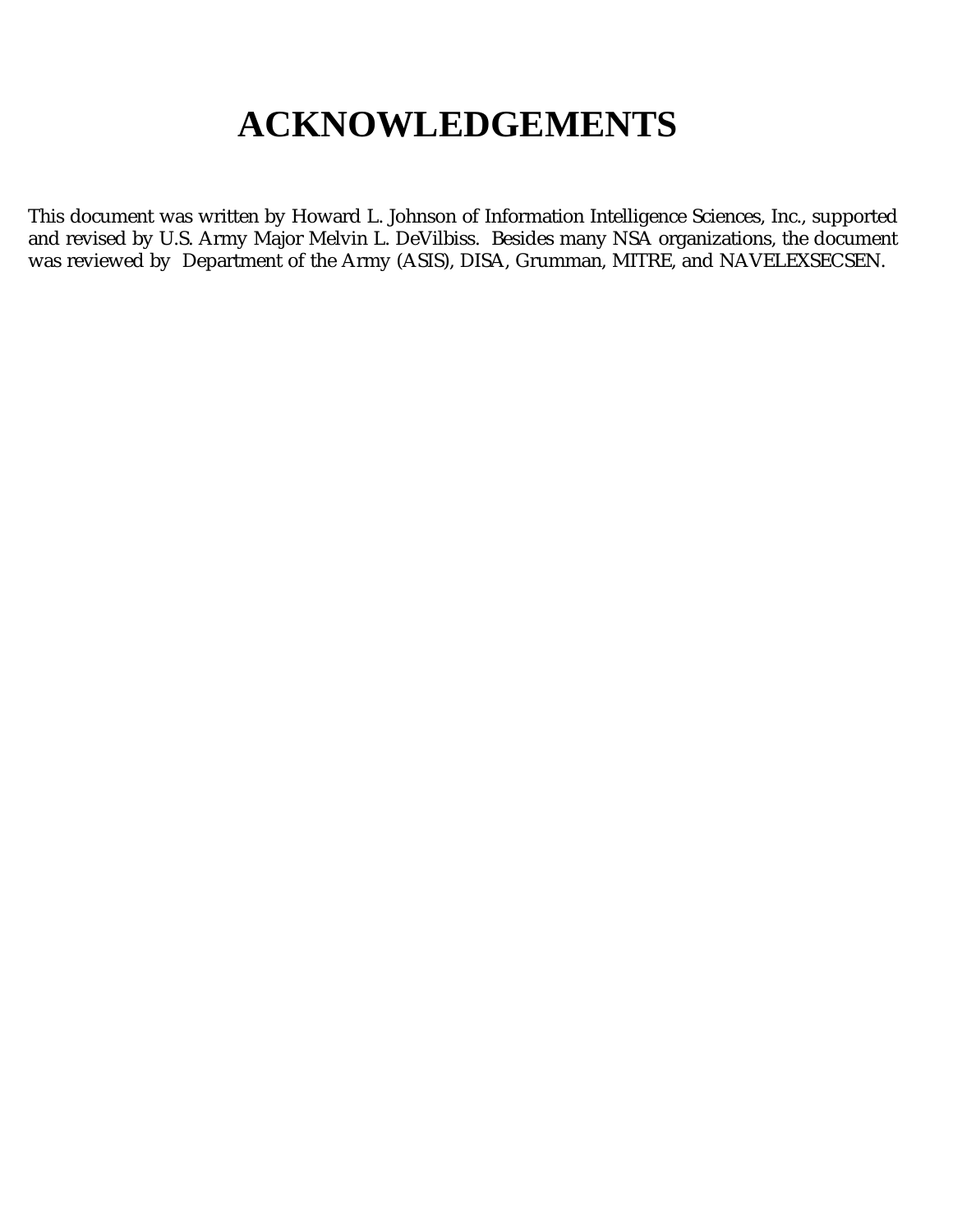#### **TABLE OF CONTENTS**

#### FOREWORD

#### ACKNOWLEDGEMENTS

- 1. Introduction
	- 1.1 Purpose
	- 1.2 Today's Operational Systems
	- 1.3 Security Policy
		- 1.3.1 Regulatory Security Policy
		- 1.3.2 Operational Security Policy
	- 1.4 The TCSEC, TNI, and TDI
- 2. Proposed Approach
	- 2.1 Domains of Constant Policy (DOCPs)
		- 2.1.1 Mechanisms
		- 2.1.2 Kinds of Isolation
		- 2.1.3 Phased Build
		- 2.1.4 Levels of Assurance
		- 2.1.5 Policy Iteration
	- 2.2 Interface Policy
		- 2.2.1 Communications Responsibility Sending
		- 2.2.2 Communications Responsibility Receiving
		- 2.2.3 Exposed Risk
		- 2.2.4 Mutual Suspicion

#### 2.3 Global Policy

- 2.3.1 Shared Mechanisms
- 2.3.2 Discretionary Access Control
- 2.3.3 Identification/Authentication
- 2.3.4 Audit
- 2.3.5 Security Administrator
- 2.3.6 Recovery
- 2.3.7 Global Noncompliance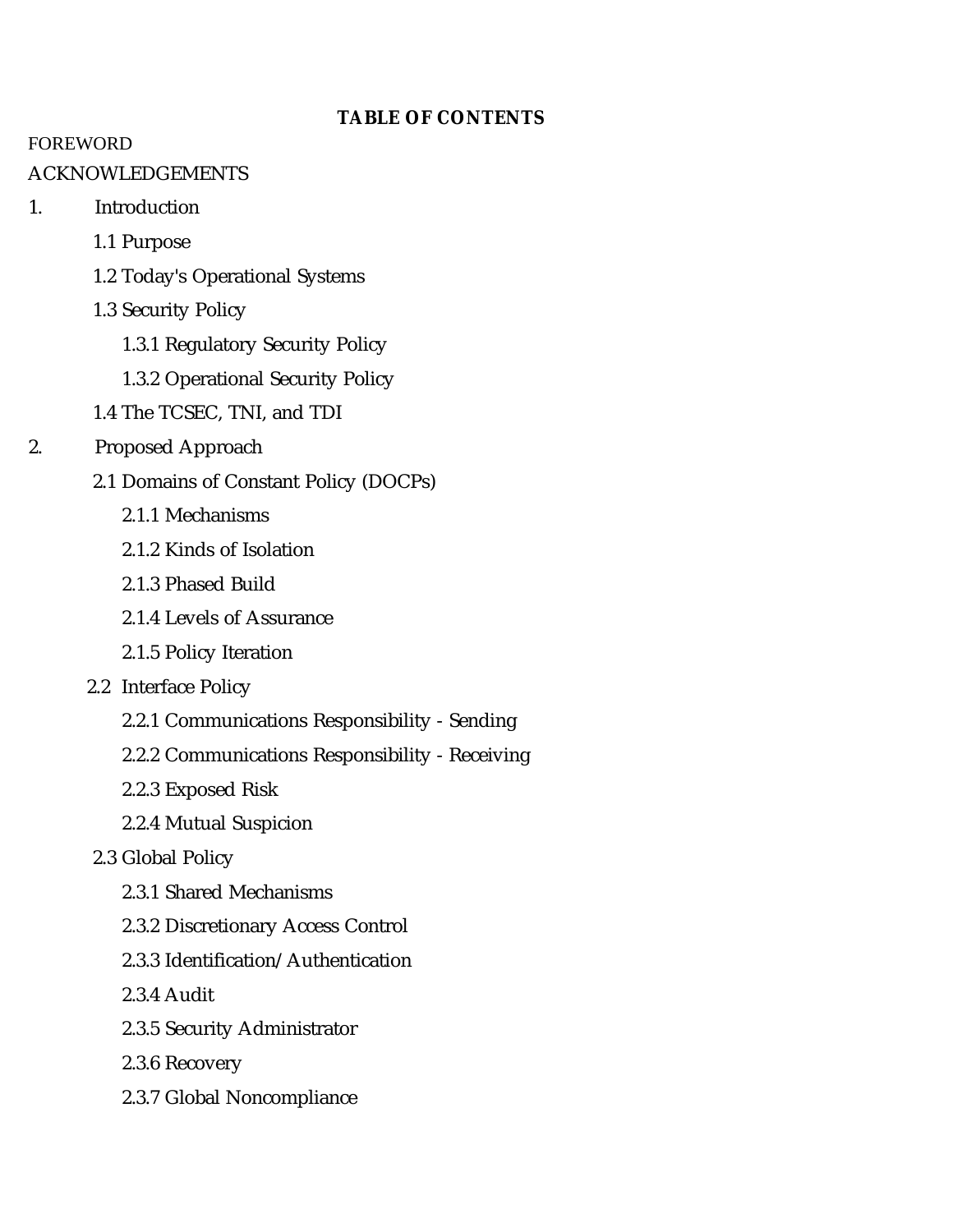3. Risk Management 3.1 Propagated Risk Assessment 3.2 Policy Iteration 3.3 Protection Assessment 3.4 Design Iteration 4. Summary

Bibliography

Acronyms

Glossary

### LIST OF FIGURES

- Figure 1. Relationship of Policy to TCB
- Figure 2. The Primitive Property
- Figure 3. Domains of Constant Policy
- Figure 4. Mechanisms Associated with a DOCP
- Figure 5. Policy Iteration
- Figure 6. Design Iteration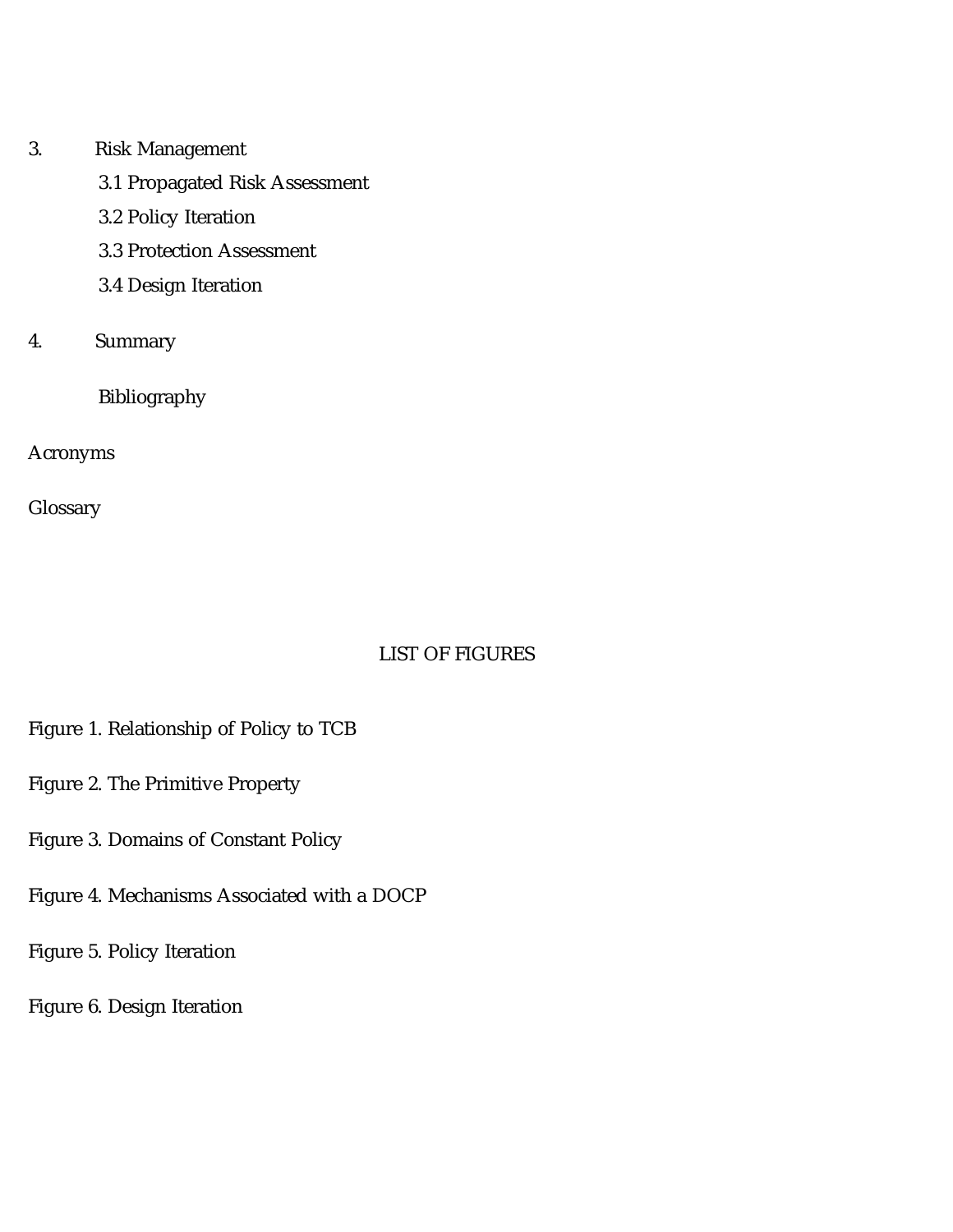# **1 INTRODUCTION**

NSA recently published "Design and Evaluation of INFOSEC Systems: The Computer Security Contribution to the Composition Discussion" [1]. It discusses how the TNI [2] and the TDI [3] complement the TCSEC [4] and provide powerful tools for extensibility to INFOSEC systems. The problem addressed "for both designers and evaluators, is how to approach a complex system such that the elements derived from the high-level system objectives (in the TCSEC context) enforce the security policy and that they can be shown to compose those objectives."

This paper addresses a different problem (though often it is mistaken as the same). The audience addressed here includes procurement initiators, certification evaluators, and Designated Approving Authorities (DAAs). The objective is to deal with existing, evolving systems, where the individual elements support security policies but do not in general support high-level system objectives. This paper details how to develop a set of high-level system objectives and to retrofit system elements in a cost/risk effective manner to allow continued secure evolution, accreditation, and secure mission support.

Today there exists a tremendous investment in evolving Department of Defense (DoD) command and control systems made up of intercommunicating entities. Many of these systems were developed without a precisely defined set of system level security objectives or security preserving interface rules. Elements are often heterogeneous in the security policies supported, the degree of assurance provided, and the inherent trust present. Often cascading security risk has not been considered. Only classification data policies have been supported at the interfaces. Most importantly, these systems support highly sensitive and critical U.S. missions on a daily basis.

We endorse and support the goals and concepts of [1] in its context. It is believed, however, that new goals and concepts are needed to deal with the current "evolving system acquisition problem."

# **1.1 PURPOSE**

The purpose of this paper is to provide a methodology to assist the heads of DoD components to procure, certify, and accredit existing, evolving, multipolicy systems against the TCSEC [4] requirements, consistent with the guidance provided in the TNI [2] and the TDI [3]. This methodology must come to grips with the problems that exist in current operational command and control systems. The intended audience is anyone concerned with any aspect of these objectives.

A more immediate goal, once these ideas have been finalized, is to develop a STRAWMAN follow-on version of Volume 2 of the Procurement Guideline Series "Language for RFP Specifications and Statements of Work - An Aid to Procurement Initiators [5]," but it will apply to complex systems. This will provide a way to extend the guideline's application from the procurement of Evaluated Products List (EPL) [6] products (or the equivalent) to procurement of integrated systems, encouraging maximum use of EPL products in the system development/evolution.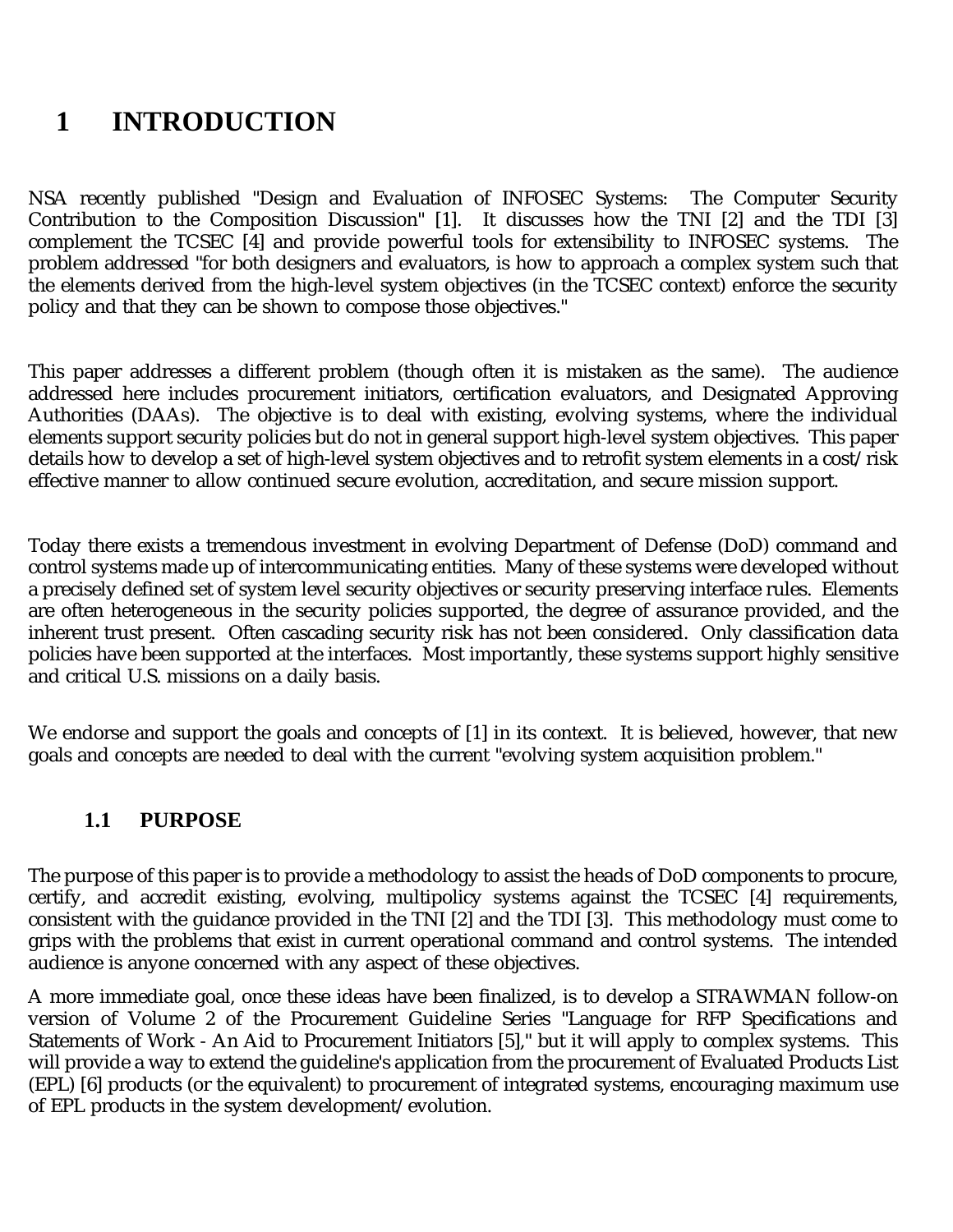### **1.2 TODAY'S OPERATIONAL SYSTEMS**

Operational systems continue to be developed for the military, adding custom built elements onto existing systems. Some elements still in use were developed in the 70s. The TCSEC [4], first published in 1983, was used selectively on a few experimental developments in the early 80s. The TCSEC [4] was not made a DoD standard until 1985 and was slow to be adopted into policies and directives of the individual services. Part of the reason was lack of guidance on adaptation to complex connected systems of the type being implemented. This void was partially filled by the publication of the TNI [2] in mid 1987, the update to DoDD 5200.28 [7] in 1988, and availability of "The Trusted Network Interpretation Environments Guideline [8]," in late 1990. Practical experience was gained in several pilot projects.

Today, guidance is still lacking on exactly how the TCSEC [4], used primarily for products, can be adapted to evolving, built-to-specification systems. Problems exist in downgrade, cascading risk, and contractual compromise; not to mention the unavailability of trained expertise for testing and evaluation. The result is a wide variation in trust and security, perpetuated by continued misconceptions about the adequacy of existing protection and the nature of potential threat.

The following is a list of problems that can be encountered in operational environments and represents problems that must be solved. **Components of existing/evolving systems:**

**Seldom are on the Evaluated Products List** (EPL) [6] - Although this will change in the future, existing operational systems often do not use NSA evaluated products.

**Often have different policies** - System components evaluated during certification against different Orange Book division/class requirements, different security modes, or different operational policies are often linked together in complex systems by busses and networks.

**Have been built with conflicting regulatory policies** - Rigor was employed to make the TCSEC [4] internally consistent. The TNI [2] and TDI [3] have also been written with this goal in mind. The basic DoD set of three documents (5200.28 directive [7], manual [9], and standard [4]) are also consistent, for the most part. However, existing systems have employed additional directives from each of the individual services and agencies. These documents can lag DoD documents because of lengthy update cycles or they can lead DoD documents based on preemptive need. (Sometimes internal service policy will be developed hoping that it will be subsequently adopted by the DoD.)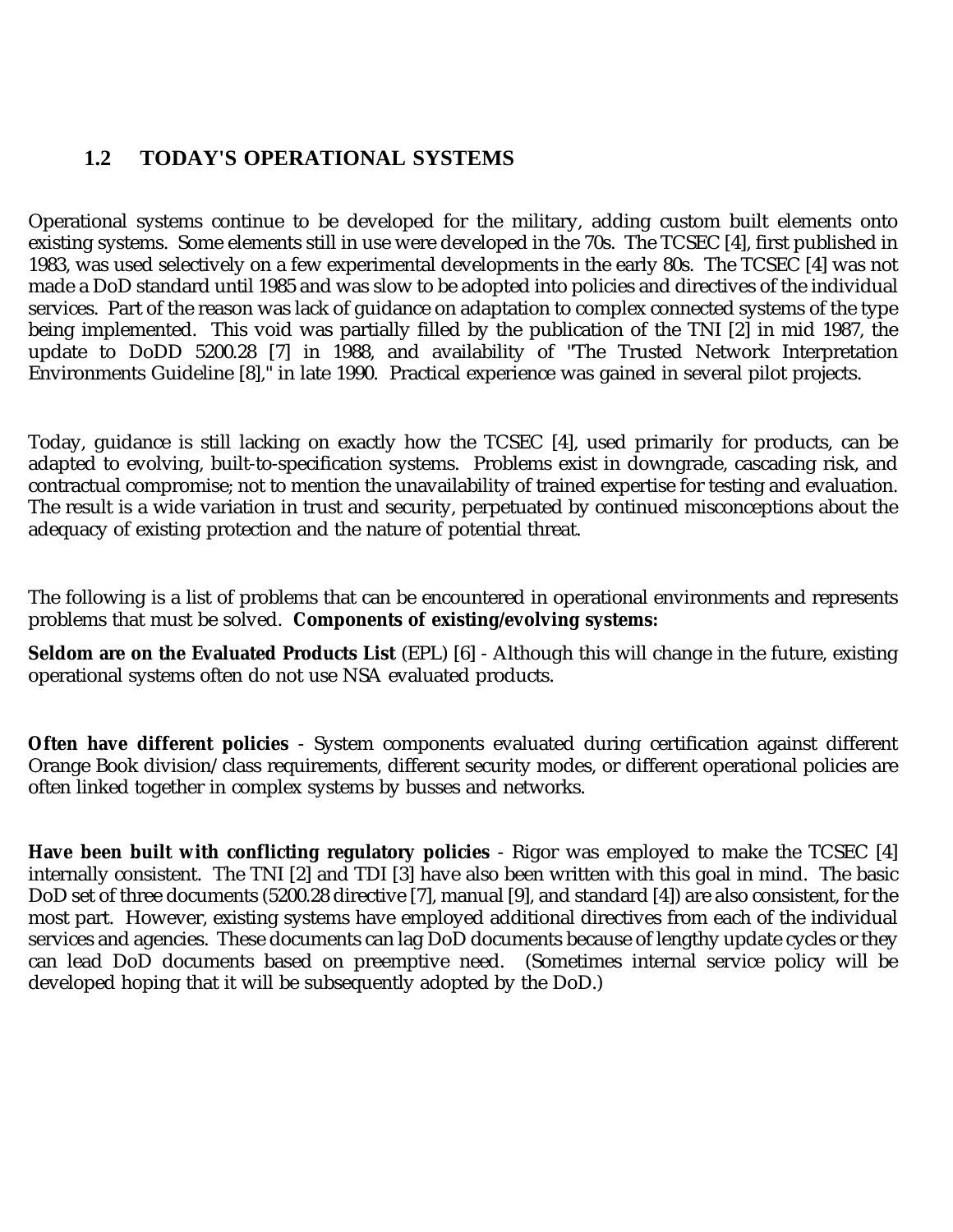**Have varying degrees of trust and assurance** - Some system components have been operating since the 70's, others received initial accreditation before the TCSEC [4] became a requirement, some used the TCSEC [4] requirements, and a few use Evaluated Products List (EPL) [6] trusted technologies. Recertifications and reaccreditations often list many deficiencies, but with the risks accepted by DAAs (feeling the pressures of high corrective costs and operational immediacy).

**Generally do not consider cascading risk** - Until publication of the TNI [2], cascading risk was not fully understood or appreciated. DoDD 5200.28 [7] states that the DAA "should be aware that connection to a network may involve additional risks" and that the concern is only with "connections to adjacent AISs." This has given the DAA the flexibility to largely ignore cascading risk.

**Only enforce "classification policy" at the interface** - Policy at interfaces normally includes more than classifications and clearances. There are discretionary and category (compartment, caveat) There are discretionary and category (compartment, caveat) considerations. The concept of least privilege and other privilege restrictions (e.g., two man rule) must be supported.

**Do not have well stated, enforced global objectives** - Connected trusted components of existing evolving systems support their individual assigned policies, but do not in general support a global policy, such as those addressed in the TNI [2] and TDI [3].

**Are not always strictly reaccredited with each added element** - Once an element has undergone rigorous certification evaluation, and has been used operationally, there is a reluctance to subject it to another recertification when elements are added to the connected system, even though additional risk may have been introduced.

**Are often crucial to National defense** - Especially in crisis situations (e.g., the Gulf War) security is considered a secondary objective and if there is any conflict with the primary mission, the security of the system may be sacrificed.

# **1.3 SECURITY POLICY**

#### **1.3.1 Regulatory Security Policy**

In the controlled process of Computer Security (COMPUSEC) product evaluation, the primary requirements document is DoD 5200.28-STD [4]. In the operational DoD world, two additional documents are equally important: DoDD 5200.28 [7] and DoD 5200.28-M [9].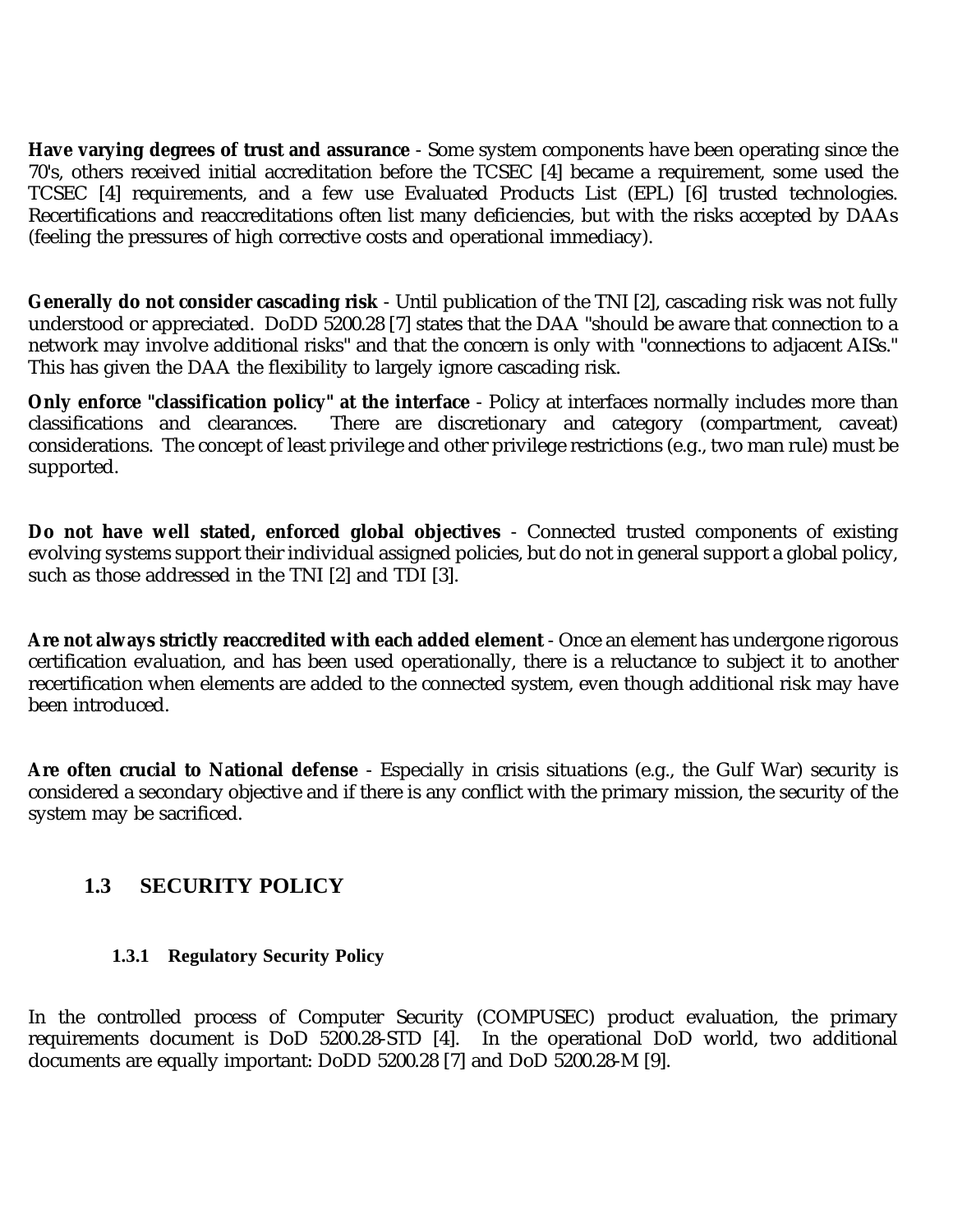a. DoD Directive 5200.28, "Security Requirements for Automated Information Systems (AISs)" [7] - This Directive applies to all automated information systems processing classified, sensitive unclassified, or unclassified information. It specifies the applicability of DoD 5200.28-STD [4]. It also specifies that systems requiring at least controlled (C2) access based on the risk assessment procedure (i.e., not all users necessarily have the need-to-know for all information) must have been upgraded by the end of 1992. This directive identifies the relationships of other areas of security to COMPUSEC. Enclosure 4 to DoDD 5200.28 [7] provides the risk assessment procedure to be carried out to determine the operating mode and division/class required to support the system's environment.

 b. DoD 5200.28-M, "Automated Information System Security Manual" (Draft) [9] - This manual specifies automated information system (AIS) security roles and responsibilities. It outlines the risk management process: threat assessment, risk analysis, cost benefit analysis, and the selection and<br>implementation of safeguards. Certification and accreditation requirements are discussed. The Certification and accreditation requirements are discussed. The document discusses the relationship of Security Test and Evaluation to other areas of testing. This document also addresses provisions of the Computer Security Act of 1987, not addressed in DoDD 5200.28 [7].

 c. DoD 5200.28-STD, "DoD Trusted Computer System Evaluation Criteria" [4] - This standard, referred to as the "Orange Book," deals with confidentiality protection for classified and sensitive data. It contains a set of basic requirements and evaluation criteria for assessing the effectiveness of security protection features provided to an automated information system. It specifies the discretionary and mandatory security policies to be enforced and the rules for access control.

For each DoD organization, there are also regulations imposed by organization or application specific security documents as well.

#### **1.3.2 Operational Security Policy**

Operational security policy specifies the security critical aspects of the system and the manner in which the regulatory policy is to be satisfied. Operational security policy specifies the tradeoff decisions made by the DAA between COMPUSEC and other security methods of protection. It involves a functional allocation of the various security related tasks to the elements of the system. It identifies security clearance requirements for users of different system elements and isolates classified and unclassified data from other data within the system. It determines where users must access multiple security levels in near real-time.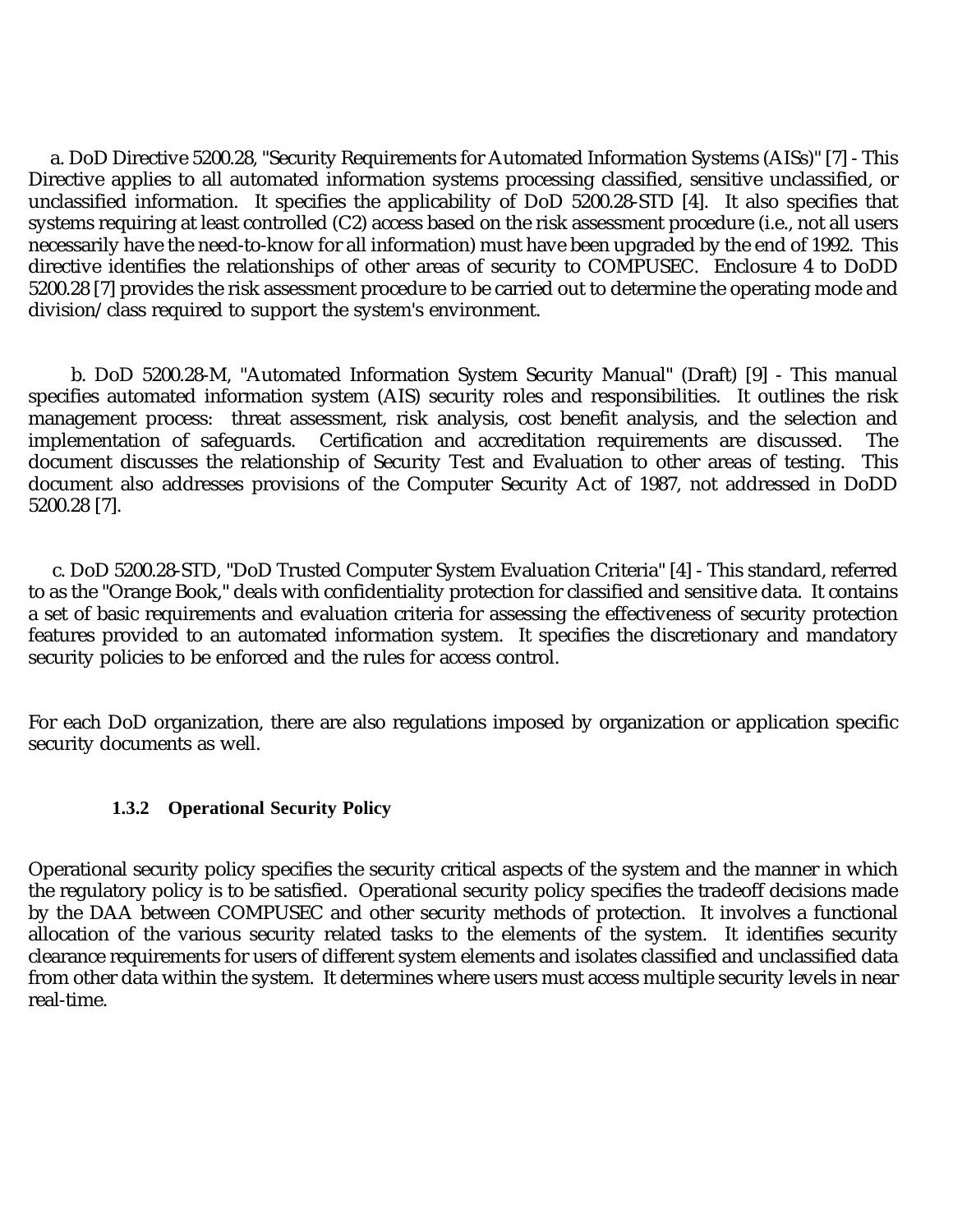The actual assignment of operational security policy is arbitrary in the sense that there are usually many ways to satisfy security requirements. Cost, performance, and risk tradeoffs will help determine the eventual way in which the system will be built and deployed. The operational security policy may change several times during development and even over the rest of the system life-cycle.

### **1.4 THE TCSEC, TNI, AND TDI**

Figure 1 provides a simple depiction of the relationship between policy, component(s), and trusted computing bases (TCBs, defined in the glossary). The TCSEC [4] addresses a single TCB and pertains to a single policy (i.e., division/class). However, throughout the TCSEC [4] one finds system; computer system; assembly of hardware, software and firmware. It is easy to interpret the TCB as being within a component or across components. Thus, the relationship in Figure 1 is too simplistic to accurately portray the ideas of the TCSEC  $[\overline{4}]$ .

The TDI [3], like the TCSEC [4], deals with TCBs. TCB subsets are defined in the TDI [3] by a relationship between them called "primitive." Figure 2 shows two less primitive TCBs for which it is not possible to verify the specification of either without a statement about the specification of the more primitive TCB. One could imagine, for example, constructing a single network TCB and then attaching to it less primitive nodal TCBs, satisfying the TCB subset requirements of the TDI [3], and gaining the advantage of evaluation by parts.

Partial order is a necessary condition for the structure of TCB subsets. There are no examples in the TDI [3] of multiple "more primitive" TCBs, nor is there anything obvious that prevents the possibility.

Nothing appears to preclude different specifications from a subsetted architecture from being drawn from different division/classes, however, it is intuitive that as dependencies of a higher division/class less primitive subset become more complicated, that there is a greater chance that the lower division/ class specifications of the more primitive subset will not meet the specifications of the former. It still does not invalidate this approach as a structure. It just means that the full benefits of the evaluation-by-parts approach cannot be realized.

Cascading risk occurs when a penetrator can take advantage of multiple TCBs to compromise information across a range of security levels that is greater than the accreditation range of any of the TCBs he/she must defeat to do so. Because different division/classes are not addressed directly in the TDI [3], neither is cascading risk.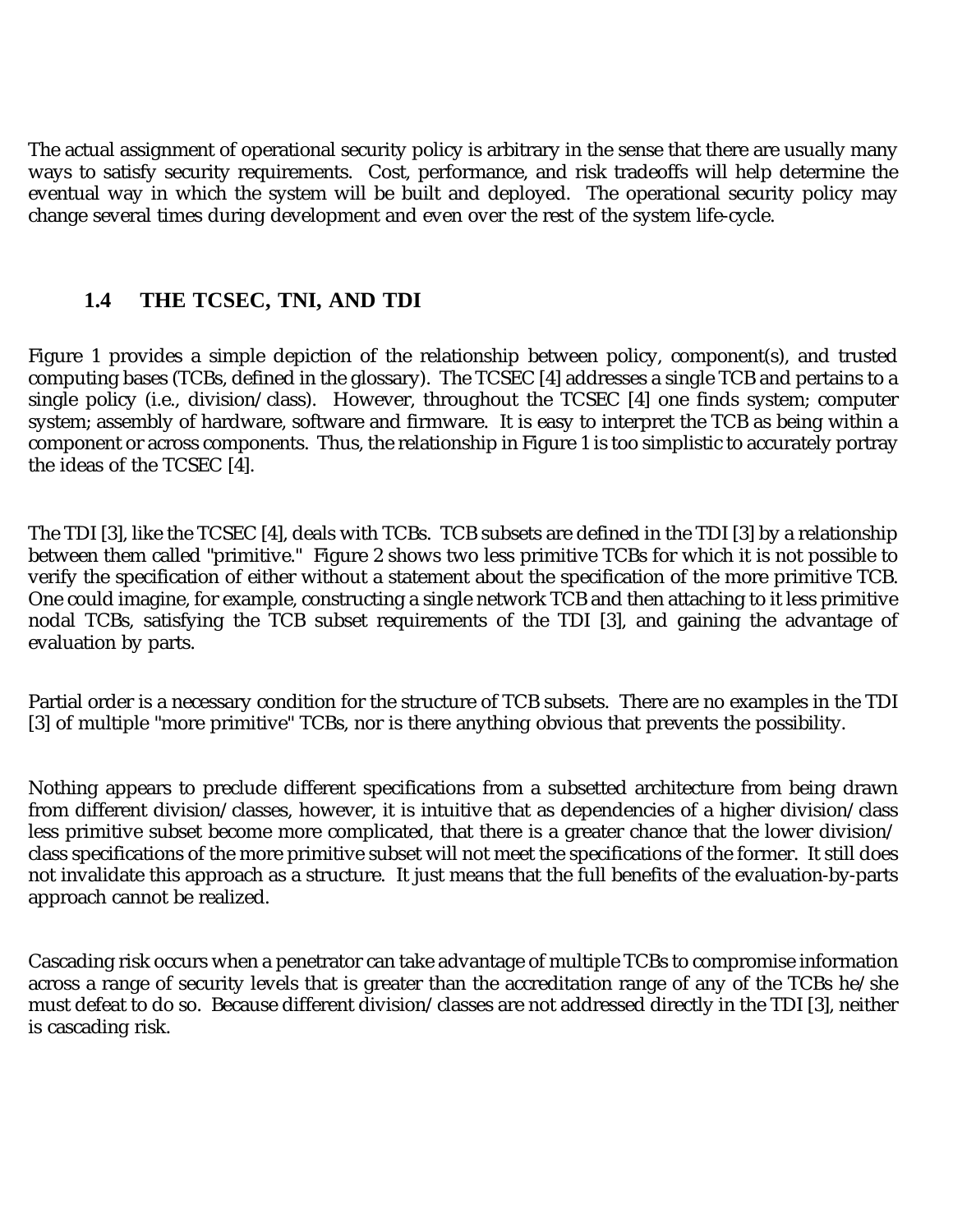The TNI [2] primarily addresses a single trusted system view, where a single policy lies across components and the single Network TCB (NTCB) can be partitioned across some of those network components. There is no requirement, or even expectation, that every component have a partition, nor that any partition comprise a complete TCB. Thus, the TNI [2] deals with a single policy supported across multiple components and a single TCB partitioned across multiple components. The TNI [2] supports evolving systems only to the extent that added components do not invalidate the NTCB.

The TNI [2] acknowledges the existence of interconnected, accredited AISs and states that "it may not be practical to evaluate such a network using this interpretation or to assign it a trusted system rating." The TNI [2] Appendix C describes the rules for connecting separate accredited AISs and the circumstances in which these rules apply. Included in this description is a discussion of operational security policy, though not specifically stated as such, in the form of interconnection rules and the cascading problem.

# **2 PROPOSED APPROACH**

As was stated earlier, it is not designers and (product) evaluators to whom this paper is directed. This paper, and its concepts, is directed to procurement initiators, certification evaluators, and DAAs. Further, we are dealing with the difficult case where the system being considered is an existing, evolving, multiple policy system, is being dealt with.

Reference [1] strongly makes the point that:

Design and Analysis of Systems Proceeds from Policy to Mechanisms.

The TCSEC [4], the TNI [2], and the TDI [3] incorporate the Bell-La Padula rules for implementing the DoD security policy. The policy from which we begin here is the organization's operational security policy, which assumes the Bell-La Padula model and assigns the required security variables to elements of the system. A way to ensure a proper statement of the operational policy is through Domains of Constant Policy (DOCPs). In the rest of this section we will do the following:

o Define domains of constant policy in such a way that it addresses evolution, multiple policy, and shared risk in connected systems.

o Address interface policy required between intercommunicating DOCPs.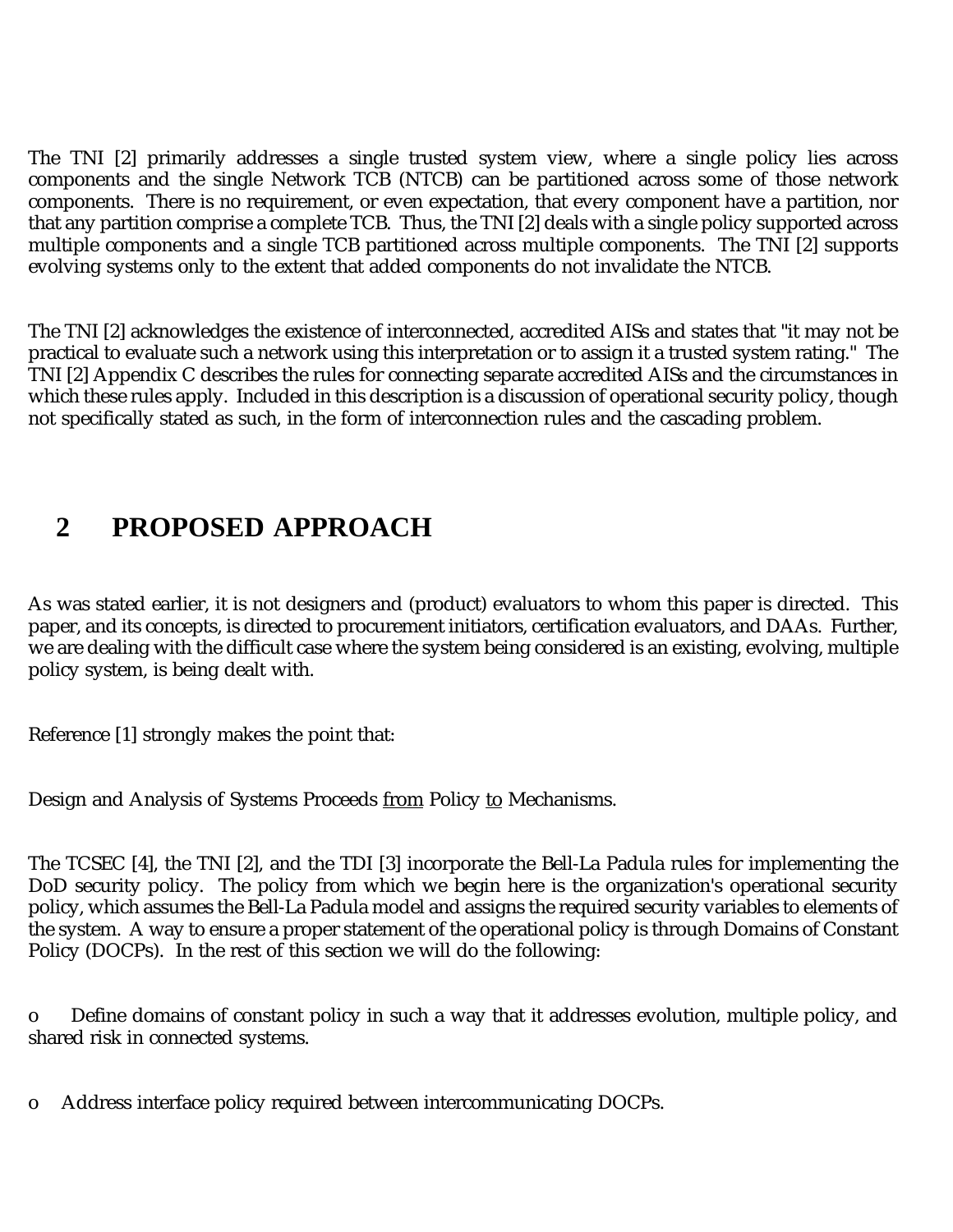o Address global policy and its application to systems where global policy has not previously been concern.

The idea of domains of constant policy was presented in [10] as a way to better test systems. It was expanded in [11] to deal with requirements definition in a phased build.

# **2.1 DOMAINS OF CONSTANT POLICY (DOCPs)**

The primary reason for defining DOCPs is to have an entity analogous to a single policy system to which a division/class of the TCSEC [4] applies. Thus, for each DOCP, our goal is to identify or provide a set of mechanisms and a level of assurance that would satisfy the prescribed division/ class. If this is done properly, certification evaluation can make the statement that the requirements of the division/class have been satisfied for this DOCP.

Simply defined, a DOCP is that part of a system to which a single, unique operational security policy has been defined. It follows then that DOCPs are nonoverlapping subsets of the system, that, in combination, completely cover the system, as shown in Figure 3. More rigorously defined, a DOCP consists of a welldefined boundary (where an isolation mechanism exists or can be employed) and an n-tuple of policy defining security characteristics. (The isolation is required to ensure that communications is taking place only over the known, designated channels.)

Each DOCP will have a TCB for support of its own security requirements, however, some of the mechanisms (e.g., audit) may be shared with another DOCP. The boundary may be created by physical isolation or logical isolation (e.g. supported by the TCB reference monitor, defined by cryptographic isolation, or use of guard isolation). The n-tuple that represents operational policy can be simple (clearance and classification levels) or complicated (with categories and other parameters). For the purposes of this document, the basic portion of the n-tuple will be values of the parameters:

Minimum classification of data

Maximum classification of data

Minimum security clearance

Maximum security clearance

Categories (compartments/caveats)

Build status (existing, EPL [6] product, to be built)

 Level of assurance achieved (EPL [6] evaluation at some level, certification evaluation at some level, none, other).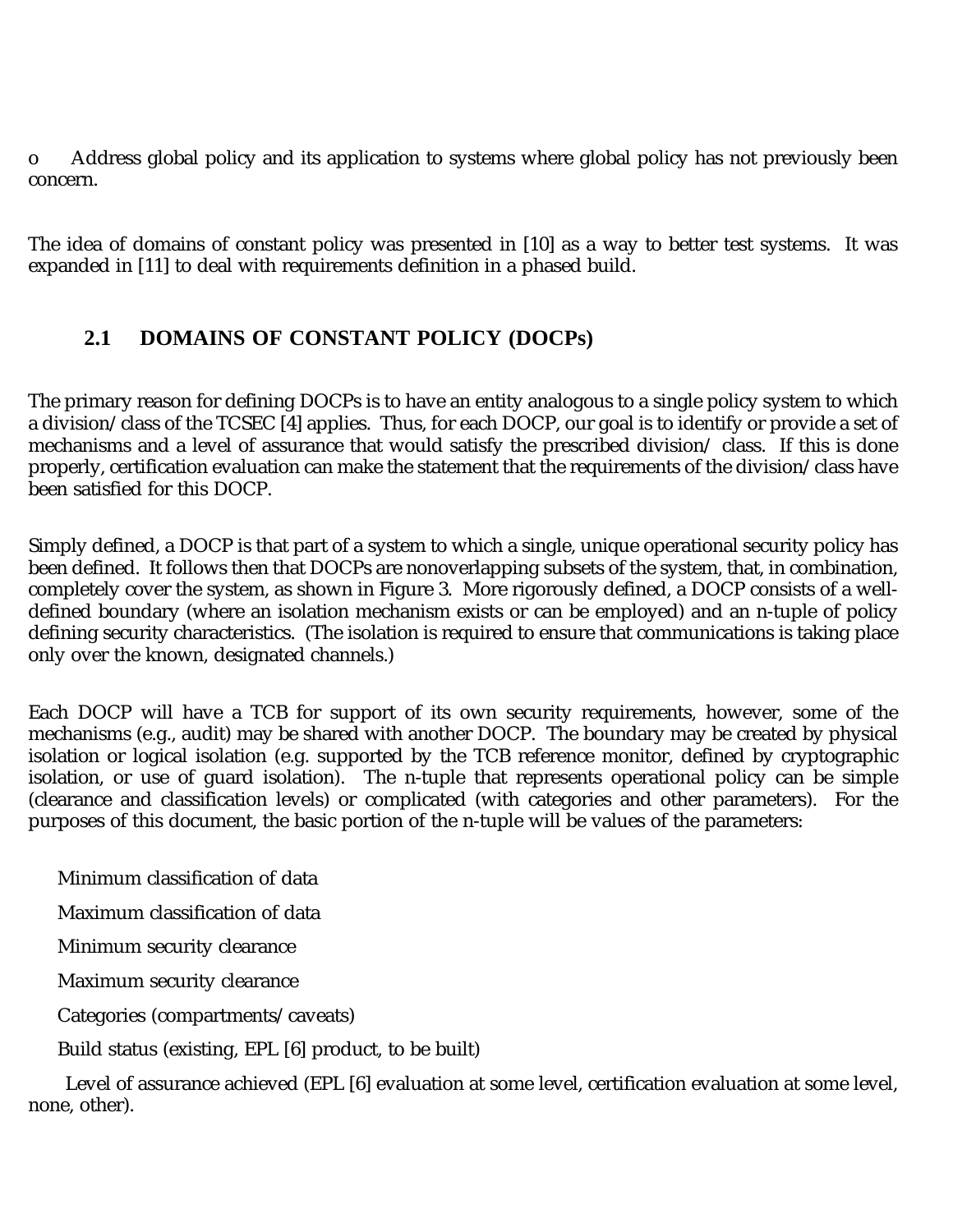The derived portion of the n-tuple will be the values of the parameters:

Risk index

Exposed risk index due to cascading (discussed further in section 3)

Mode

TCSEC [4] division/class.

Some clarifying comments should be made at this point of the discussion:

o One possible policy is "no policy," e.g., no confidentiality requirement, thereby requiring no trust technology.

o This approach does not preclude using TNI [2] and TDI [3] approaches in any way. It does, however, deal with the cases in which they cannot be employed. In the case of an NTCB, all policies are incorporated into a single DOCP. In the case of the TDI [3], one DOCP depends on the mechanisms of another DOCP to satisfy its TCB requirements.

o A DOCP is a working entity in the sense that (as will be seen later) tradeoff decisions concerning policy, costs, and mechanisms may make it necessary to change the operational policy and therefore the DOCPs.

o No attempt has been made here to deal with integrity or denial of service in this document, however such an extension has been included in a straight forward manner elsewhere.

 The reasons DOCP use is recommended as the conceptual approach in existing, evolving systems instead of TCBs (TCB subsets or peer entity TCBs) are as follows:

o It offers a more concrete definition and intuitive notion to procurement administrators and DAAs.

o It enforces the statement of operational policy.

o Since the operational policy is defined by the using organization, then so are the DOCPs.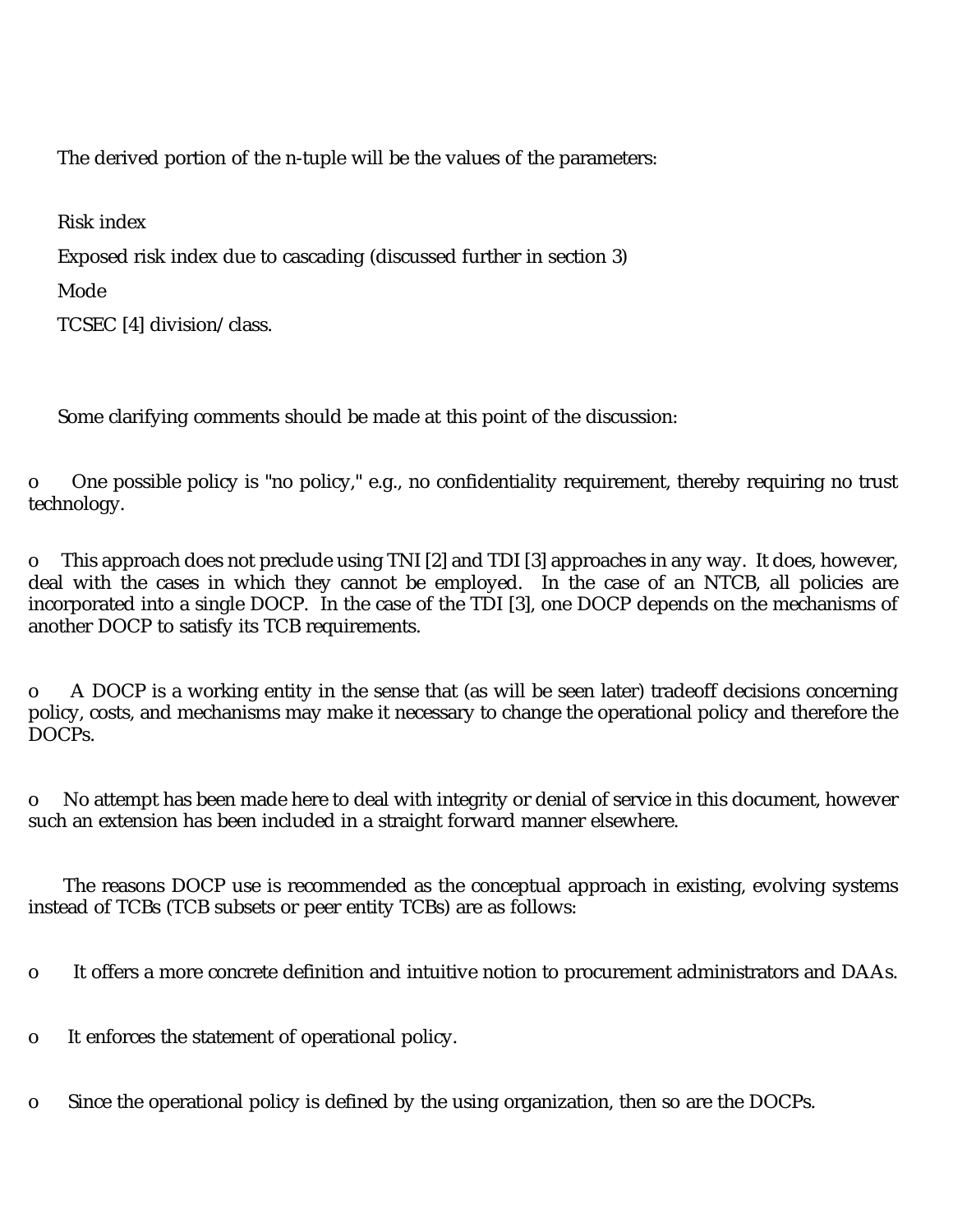o It enforces precise system covering boundary definition.

o It is not constrained to components.

o It allows, and in fact encourages, cost risk tradeoffs and iteration of operational policy assignment.

o It allows application to the pre TCSEC [4], pre TNI [2] and/or pre TDI [3] systems where the definitions of TCB must be interpreted.

o It does not preclude, and in-fact supports, use of the NTCB or TCB subsetting requirements of the TNI [2] and TDI [3] respectively.

o It forces consideration of cascading, interface policy based on mutual suspicion, and global considerations, where in general no formal global policy has been enforced or evaluated for the connected system.

o It accommodates/promotes the use of EPL [6] products since the basic building block entity of a system (a DOCP) has a single policy represented by a division/class requirement of the TCSEC [4].

o It addresses security interface requirements which must be satisfied if an EPL [6] product component is going to be integrated into the overall security of the AIS system, which may in turn contain other EPL [6] products, existing secure systems, or "to be custom built" specifications.

The rest of this section will deal with some of the specific considerations in the DOCP approach.

#### **2.1.1 Mechanisms**

The mechanisms associated with a DOCP are illustrated in Figure 4. They correspond to what is required by the TCSEC [4]. The asterisks on the figure identify mechanisms that require global consideration. There are times in which the mechanism that satisfies the requirements of the domain of constant policy is actually outside the domain. This is equivalent to the dependencies that a less primitive TCB subset may have, as stated in the TDI [3]. For example, users might be identified in a different place or audit data may actually be collected and analyzed outside the domain. These mechanisms still must be assured to meet the requirements of this particular DOCP. The concept of global mechanisms will be discussed in Section 2.3.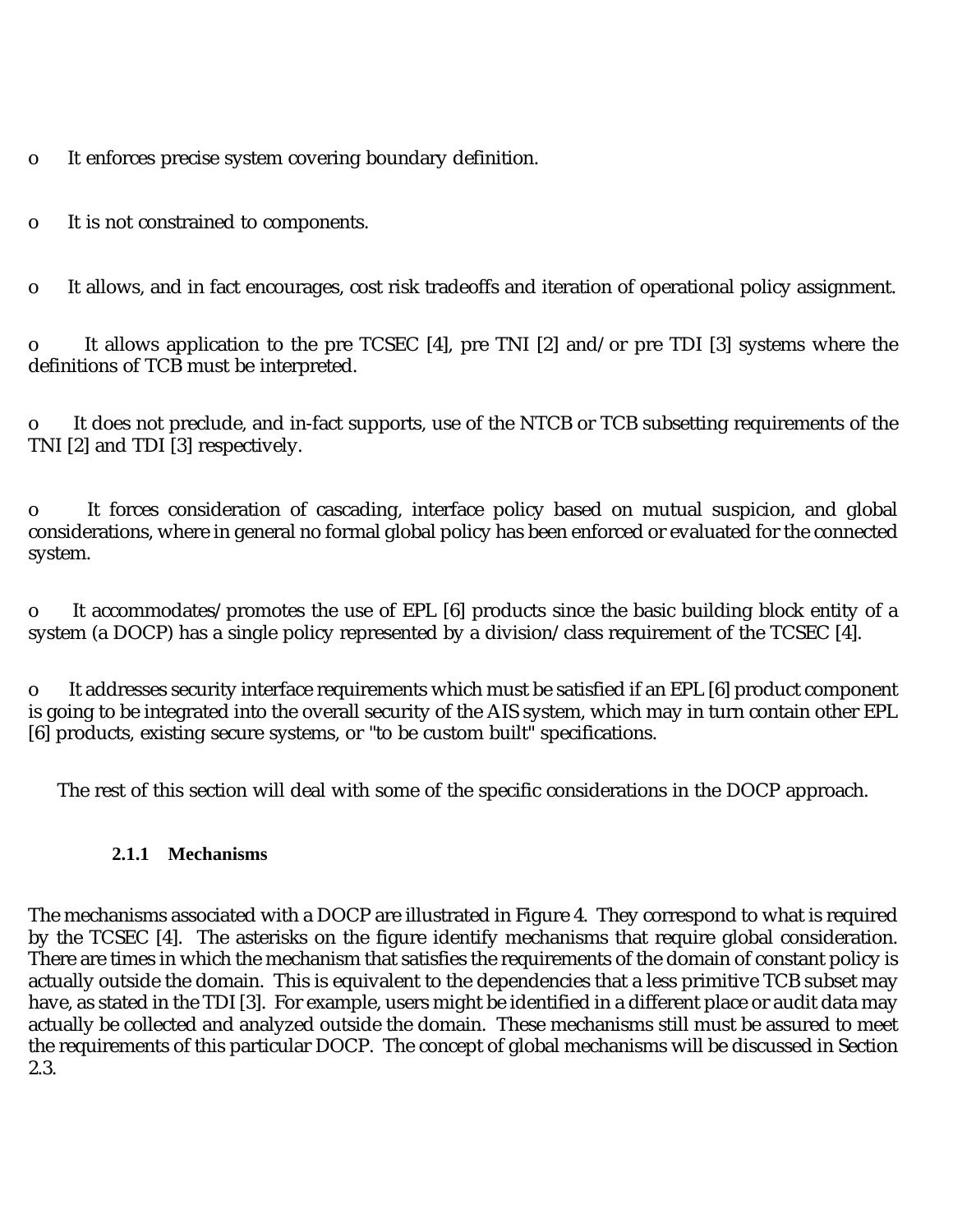#### **2.1.2 Kinds of Isolation**

Isolation, as referred to in the TCSEC [4], involves the responsibility within the TCB to provide isolation of separate domains under its control in response to the single security policy which it must support. This is usually done by the reference monitor, but other parts of the TCB also play a role. In many current implemented evolving multi-policy systems, the controls that represent the single TCBs have been individually certified, however, because no system level certifications have been accomplished, deficiencies exist at the data interfaces and in the policies that support those interfaces. Here, we are expanding beyond what is required of a single TCB to a more global consideration, that is, the isolation of individual Domains of Constant Policy from one another.

There are forms of isolation, other than logical, that exist in addition to what is accomplished by the reference monitor. They include electronic isolation, cryptographic isolation, and guard enforced isolation, each of which can be used effectively to separate DOCPs.

#### **2.1.3 Phased Build**

The "build" type and time are used as parameters in determining DOCPs. Any part of the system that exists and is being used in support of the operational mission has undergone the scrutiny of the certification/accreditation process (perhaps more than once) and has been used in the operational environment. Anything existing probably was built under a different set of rules than the ones that currently apply (TNI [2], TDI [3], and even in a few cases, TCSEC [4]). The existing part of the system may be further broken into several DOCPs because of policy differences.

An EPL [6] product is known to precisely follow the letter of the evaluated division/class from the TCSEC [4], and, if applicable, as interpreted by the TNI [2] or the TDI [3]. It will be assured to have the level of trust accorded that division/class rating in a non-application environment. The greatest difficulty is the adaptation to a more specific set of operational policies, its connectivity to other elements of the system, and their mutual satisfaction of the set of required global policies.

Any portion of the system to be built or modified (including the modification of an EPL [6] product) carries with it the highest risk. There are many reasons for this, not all of which apply to each specific development situation. The portion to be built may be complex or may require division into several DOCPs, thereby introducing technical risk. Contractors often have many requirements to satisfy, in addition to security, that may dilute the contractor's ability to provide security requirements with sufficient emphasis. The security experience of the design team is often not as great as it is in a continuing product line, thereby introducing additional risk. The requirements and guidance to the contractor for special security requirements within an application are often not as succinct as those provided by NSA in DoD 5200.28-STD [4] for a product to be evaluated. In a custom development, more cost risk exists because it is a one-time expenditure. Overruns in the development of a secure product can be amortized over many copies.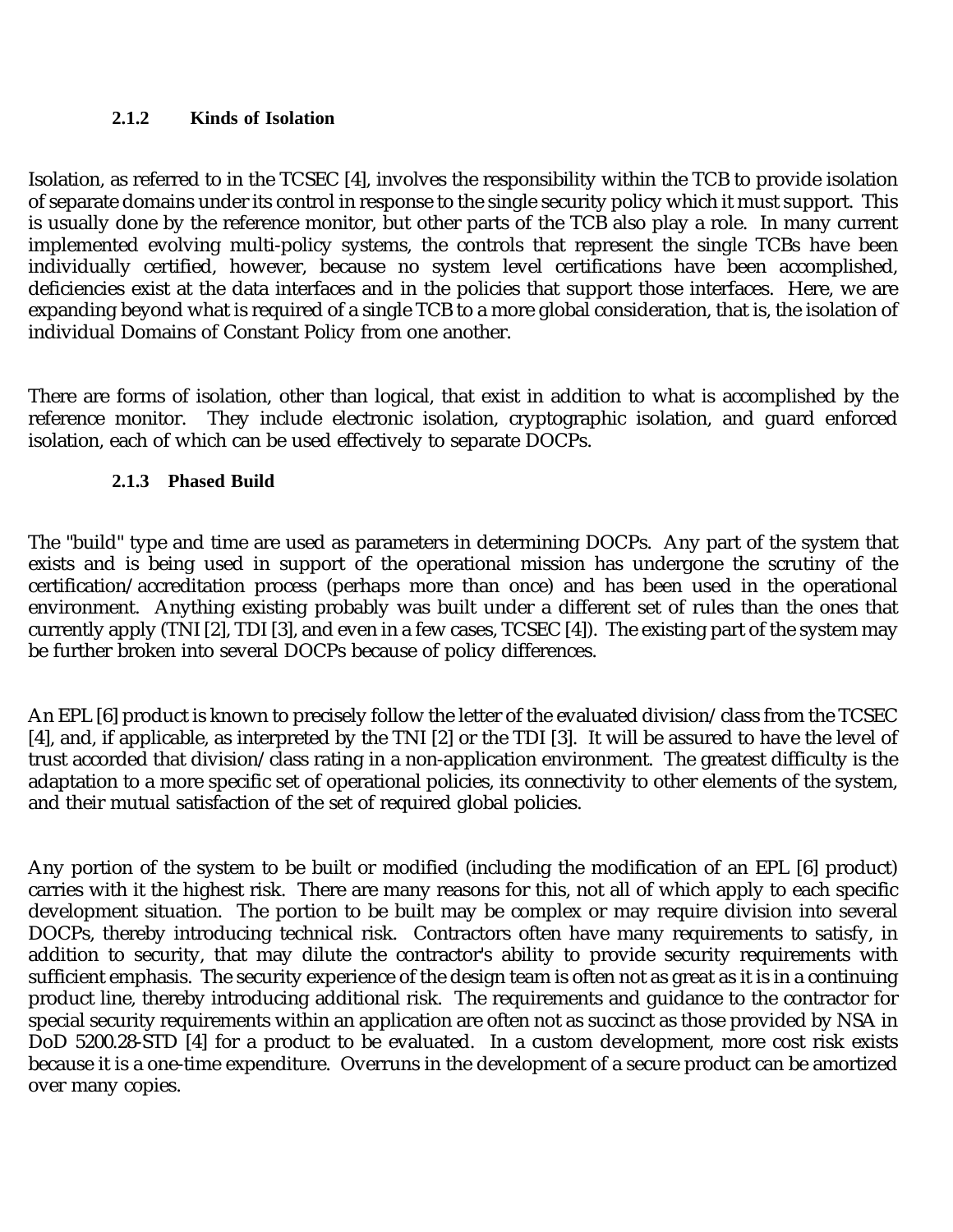Note that there may be a great difference in assurance provided between existing systems, EPL [6] products, and developmental systems. This is considered as a separate factor in the next section. The boundaries of build type and homogeneous assurance often coincide.

#### **2.1.4 Levels of Assurance**

Even though the same division/class functional requirements are used, for any two parts of a given system, there may still be a disparity between the quality and completeness of assurance.

Factors include whether it is an approved EPL [6] product or a custom component, development configuration management, the qualifications of the people performing assurance functions, the environment of assurance, or the size and complexity of the system. One approach to measure and compensate for differences is to develop some criteria (e.g., figure-of-merit) for assurance, consider the figure-of-merit as a risk factor, and take action on those portions of the system that have the highest risk factors as funds become available. The action alternatives can be to shut down and rebuild the system, retest, upgrade and retest again, or change the operational policy that is supported. The following is a list of some of the measurement topics that can be employed in the figure-of-merit determination, in addition to what is stated in the TCSEC [4]:

o Point in time of development and evaluation with respect to publication and acceptance of the TCSEC [4], the TNI [2], the TDI [3] and other pertinent guidance documents.

- o Time expended in assurance functions.
- o Amount, quality, consistency, and completeness of evidence.
- o Skill of team: academic, training, experience (EPL [6] product versus one-time build).
- o Development and usage environment.
- o Resolution of problems discovered (exception handling).
- o The degree/quality of configuration control.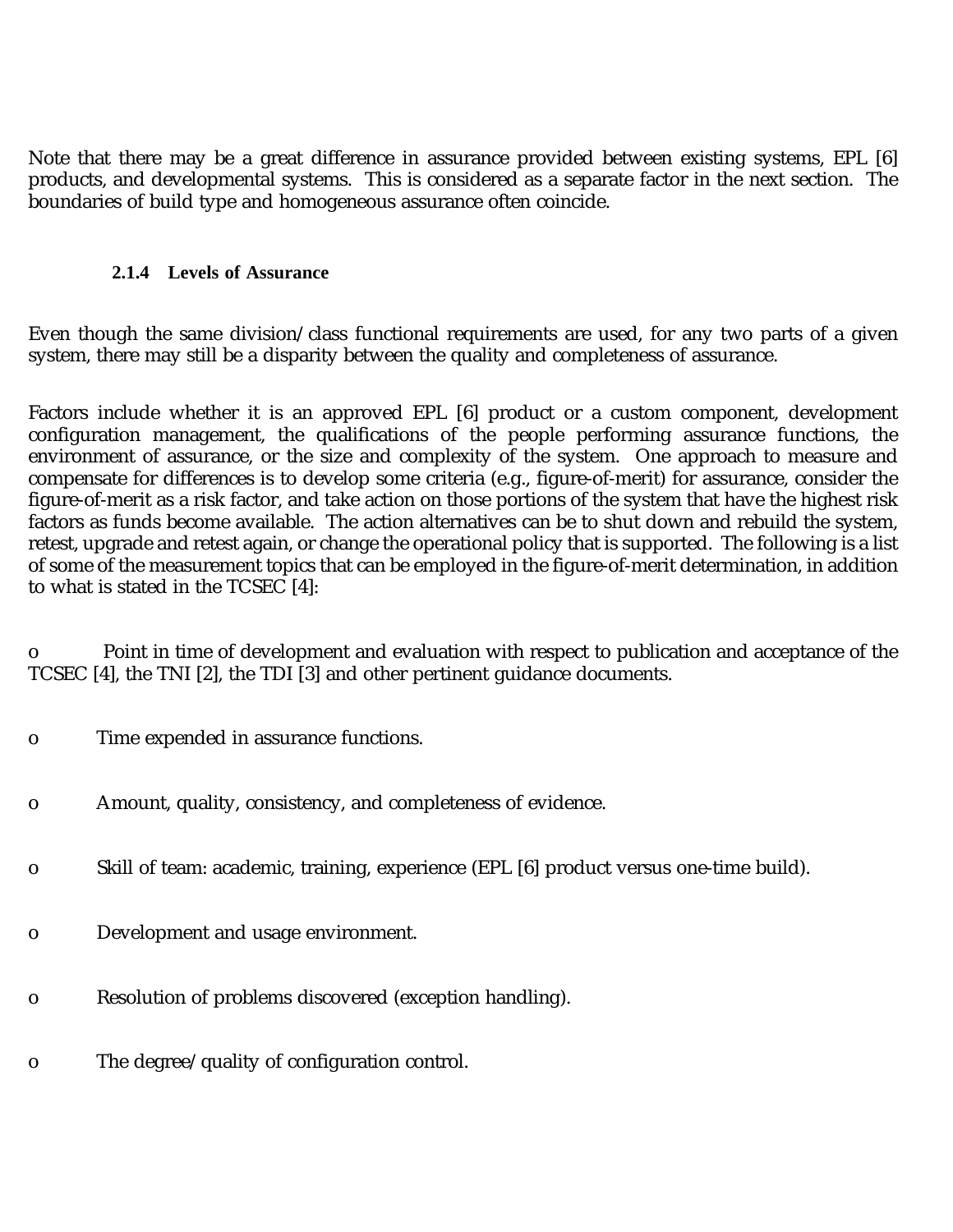#### **2.1.5 Policy Iteration**

There is a high functional dependency between mechanism cost, security risk, and the functional assignment of operational policy; and therefore the allocation of DOCPs. There is normally an increase in number of TCBs with more DOCPs. This means more mechanisms and a higher security cost. However, more DOCPs can more closely model involved operational policies and therefore probably decrease the risk of policy violation.

If policy is changed to combine what used to be two DOCPs by broadening the policy range of each DOCP onto one DOCP, there can be an accompanying cost savings. The broadened policy range most often is accompanied by a risk increase (as illustrated by the risk assessment procedure in enclosure 4 of DoDD 5200.28 [7]). This risk increase for a new acquisition might drive the new single DOCP to support a higher division/class, thereby potentially increasing costs. In other cases, mutual boundaries can be moved to decrease mechanism cost.

Stated another way, two connected DOCPs will each have a risk index less than or equal to the risk index of a DOCP formed by combining them (e.g., two system high DOCPs have less than or equal risk than one two level DOCP.) Increasing the number of DOCPs has the potential to decrease the assessed risk, and never to increase it. Remember, the statements above are made **without** considering mechanisms.

The DAA must go through a cost/risk tradeoff and iteration procedure until he/she finds the appropriate operational policy (i.e., assignment of DOCPs) that best meet the needs of his/her system.

These are not new ideas. A system high or dedicated security mode is normally a combining of multiple policies to decrease mechanism cost. Nevertheless, in so doing, operational flexibility is decreased and the risk to operational security is increased by potentially creating a sizable downgrade problem.

# **2.2 INTERFACE POLICY**

A system strictly designed and developed according to the subset TCB concept defined by the TDI [3] or the Network TCB concept of the TNI[2] need not consider additional interface or global policy. However, in situations where individual accredited entities have been connected, both interface policy and global policies must be supported. Interface policy will be discussed in this section and global policy will be discussed in Section 2.3.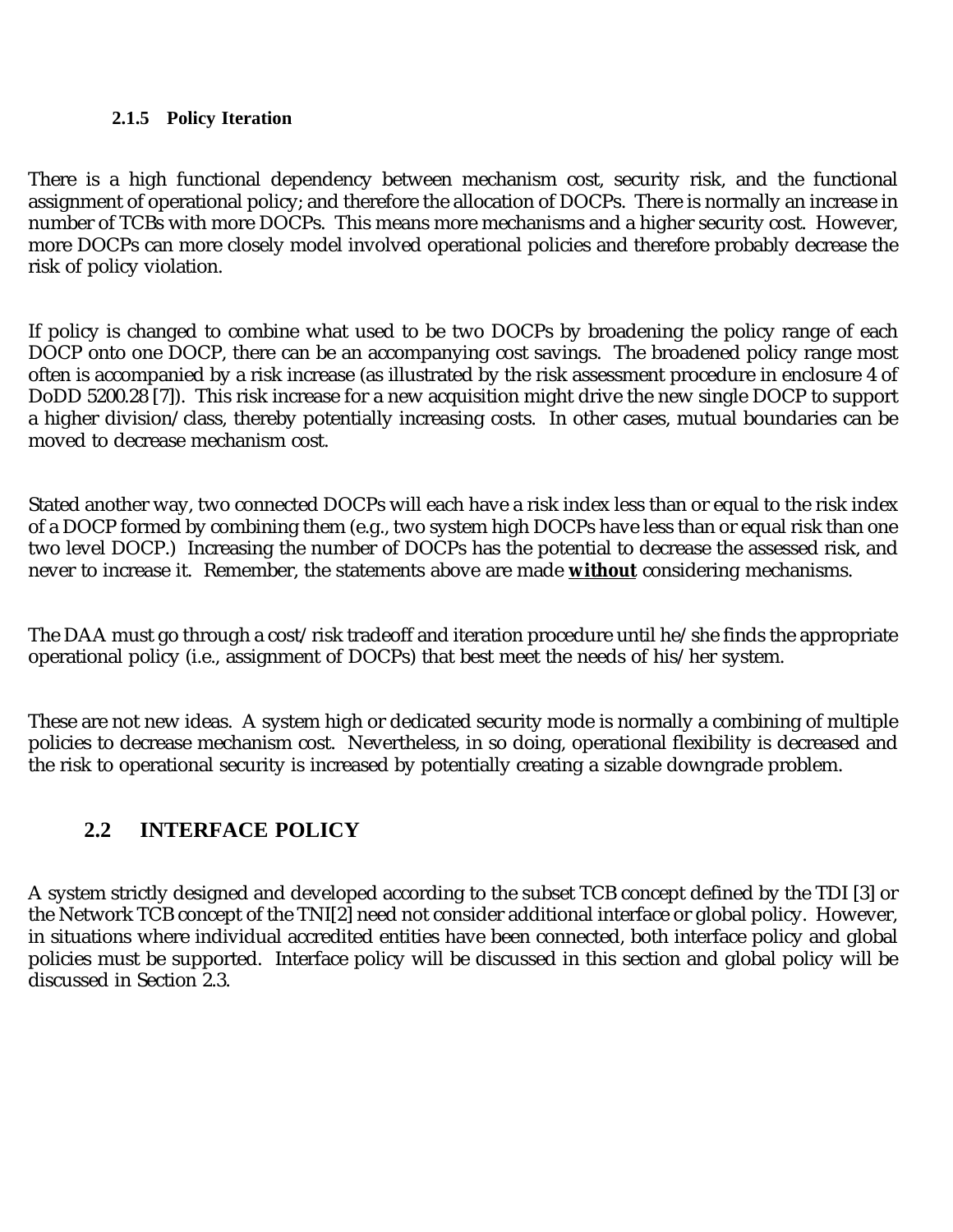In particular, there needs to be an explicit interface policy considered between each DOCP and every other DOCP with which it communicates. The interface policy can be thought of as an augmentation to the exportation policy of the TCSEC [4], however, in many cases, both exportation and importation concerns are expressed. The need for a trusted path to share and mediate security variables also should be assessed.

#### **2.2.1 Communications Responsibility - Sending**

In communications data, a DOCP must support intercommunication (exporting) policies established by its division/class.

A DOCP has two interface responsibilities: 1) it must ensure that data it sends continues to be supported by the policies imposed on it, and 2) it must appropriately handle data it receives based on any policy information known about that data.

External, intercommunicating domains of constant policy (physically interfacing or not) are of two types: virtual communication channels and trusted absorbing nodes. If the sending DOCP somehow specifies a destination other than a physically connected DOCP and the intermediate DOCPs have the primary responsibility of seeing that the data (and often its policy) proceeds to its correct destination, the intermediate DOCPs are virtual communication channels. It is up to the sending DOCP to ensure that the virtual communications channels and the destination can be trusted to transfer the data according to its policy.

A trusted absorbing node is a DOCP somewhere in the path to the destination that can be trusted to receive the data, properly interpret the policy, and incorporate the policy for that data into its TCB. If this is not the final destination of the data, the trusted absorbing node assumes the security responsibility. An intercommunicating DOCP may be considered both a virtual communications channel and a trusted absorbing node depending on the circumstances. Often the determination is difficult. The most conservative approach, if there is any question, is to treat the intermediate node as a virtual communication channel.

Policy must be established with the eventual data recipient or the first intermediate trusted node. The policy can be discretionary and or mandatory and includes categories (compartments, caveats, need to know). The responsibility for establishing the policy, linking it with the data, and assuring proper understanding by the receiver is that of the sender. Policy can be preestablished based on data identification through DOCP agreements, it can be communicated via labels, or it can be communicated and implemented manually by security administrators.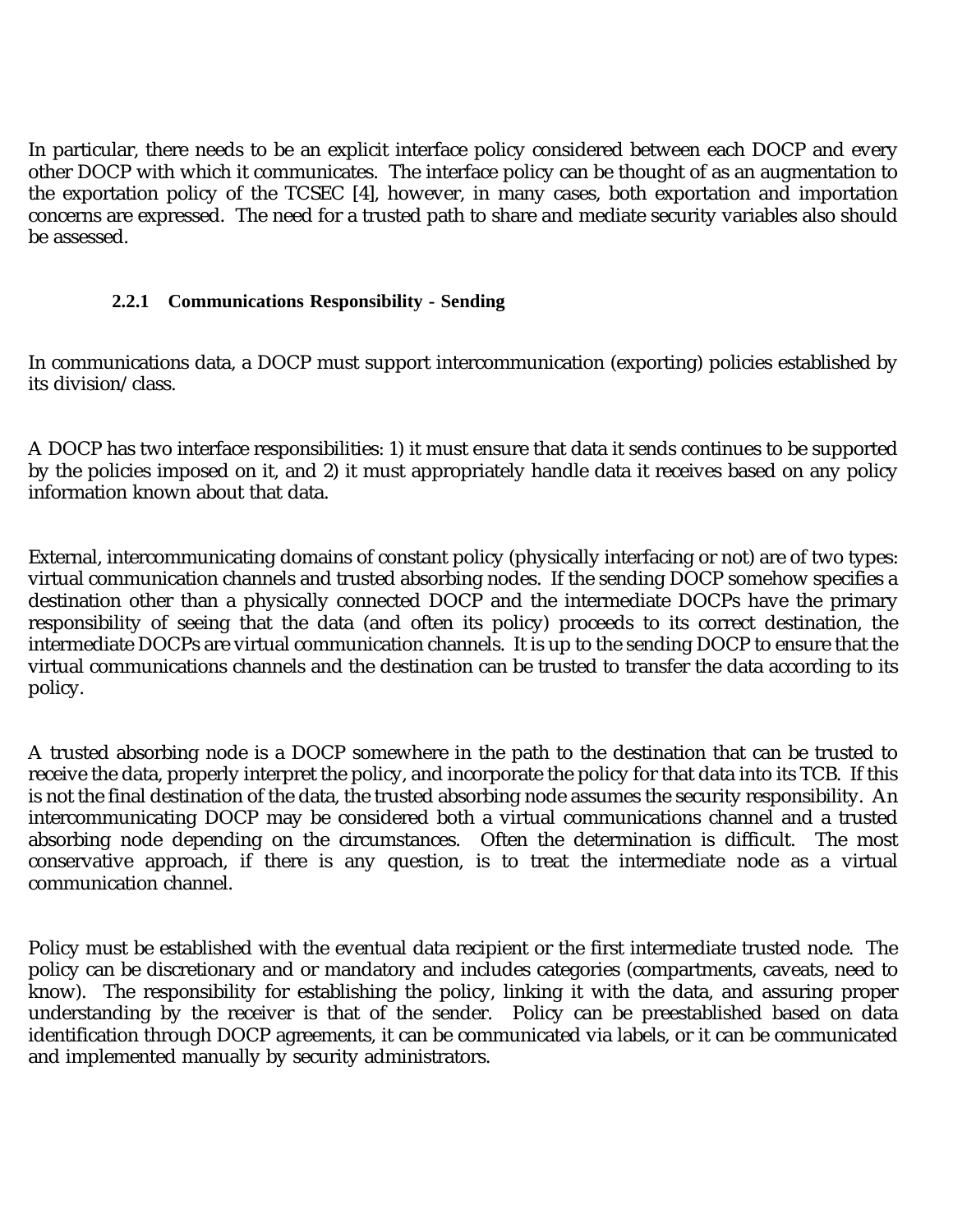Sending DOCPs must be assured that data is being released into a system that can be trusted to interpret and carry out the policy. Factors to consider include the potential for eavesdropping, spoofing, or policy alteration.

#### **2.2.2 Communications Responsibility - Receiving**

Once data is in the possession of a trusted node or receiving DOCP, it becomes the responsibility of that DOCP's TCB to impose its knowledge of the policy on that data and treat it accordingly. Suspected or actual violations of interface policy must be treated as a special case and the data must be protected.

#### **2.2.3 Exposed Risk**

A DOCP may not be affordably and certifiably able to support division/class increases determined by considering exposed risk. Special communications mechanisms or added protection features within the potentially receiving DOCP may help to ameliorate this situation. This can provide an operational solution that must be agreed to by the potentially sending DOCP. In any case, the DAA from the sending DOCP ultimately has responsibility for the decision.

#### **2.2.4 Mutual Suspicion**

A sending DOCP must establish interface policy consistent with the level of trust it has established for potentially receiving DOCPs. If the level of trust determined does not coincide with the certification and/ or accreditation level given that DOCP, the sending DOCP should further restrict the communication policy, beyond that normally implied by the TCSEC [4] and its interpretations, to a level where the sending DOCP is willing to accept the remaining risk. Similarly, if a receiving DOCP cannot trust the content or policy associated with data provided by another DOCP, then a receipt and handling policy must be established consistent with the risk the receiving DOCP is willing to accept. This policy may be more restrictive than required by the TCSEC [4] and its interpretations.

### **2.3 GLOBAL POLICY**

These considerations pertain to systems for which there can be or has been no accreditation against a well defined global policy such as those stated in the TDI[3] TCB subset policy and the TNI [2] NTCB policy.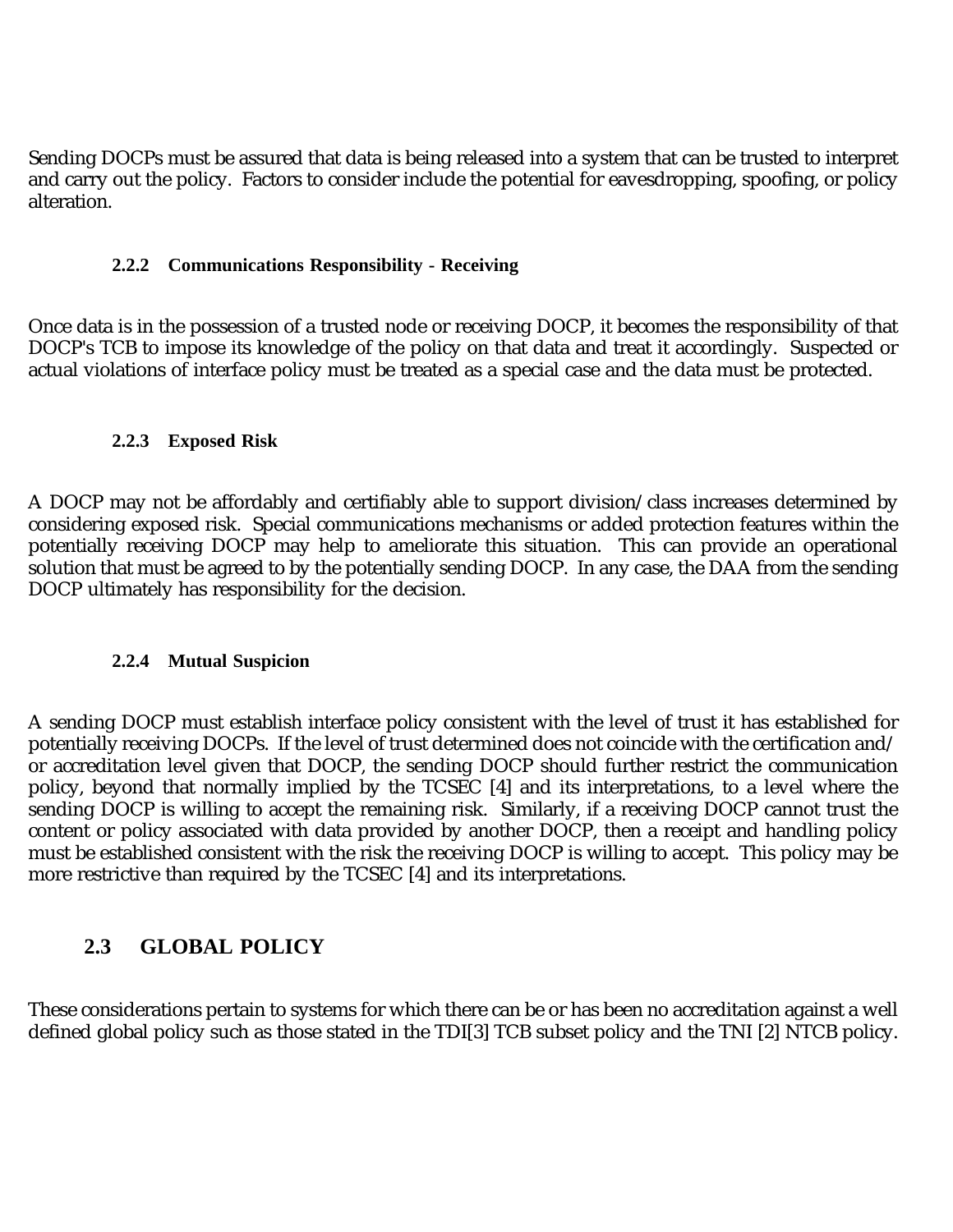#### **2.3.1 Shared Mechanisms**

If TCBs share mechanisms (e.g., identification/authentication or audit) each individual TCB must be accredited with both using that mechanism. The DAA must use the evidence from those accreditations to ensure consistency with interface policy between the entities and any less primitive policy of which this shared mechanism is a part.

#### **2.3.2 Discretionary Access Control**

To be secure, the entire connected system should satisfy a single discretionary access control policy. This can only be accomplished by isolation of objects under protection of a single TCB to the subjects within that TCB. Otherwise, it must be accomplished by sharing access control mechanisms or sharing access control information between mechanisms. In older systems that do not allow subjects to access objects in other systems, this requirement is often satisfied because only standard messages are formatted and allowed to be transmitted. In these cases the subjects do not have access to objects beyond the scope of their own TCB.

#### **2.3.3 Identification/Authentication**

Even if each TCB has its own data for identification and authentication, the information for individual users that may potentially request access in more than one TCB or may have access to objects in more than one TCB must be consistent. The individual cannot assume more than one identity or be performing two functions simultaneously (unless the system has accounted for such support).

#### **2.3.4 Audit**

There must be a way to associate audit records generated by different TCBs for the same individual subject.

#### **2.3.5 Security Administrator**

Someone must be assigned the authority and assume the responsibility of security administrator for each of the TCBs. In addition, a security administrator must represent the authority of each hierarchical stage of DAAs.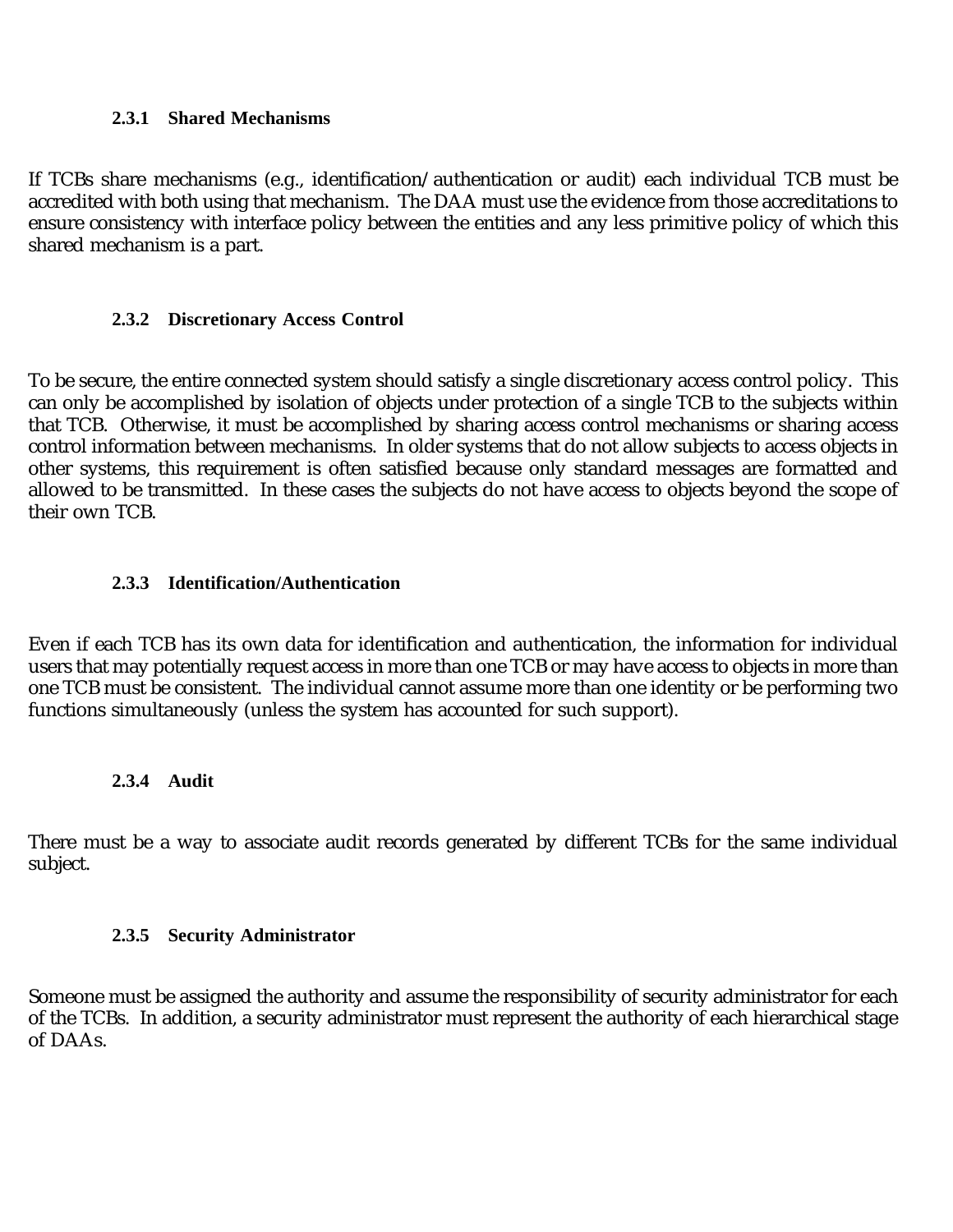#### **2.3.6 Recovery**

Implications of failure of one of the component TCBs must be reviewed from the standpoint of impact to all of the other intercommunicating entities. A way to cooperatively shut down and recover in a secure manner must exist.

#### **2.3.7 Global Noncompliance**

A TCB that has not been assured of external compliance with global considerations, yet still has been allowed to operate within a connected system, must be treated as a risk within itself, to other connected TCBs, and to the system.

# **3 RISK MANAGEMENT**

Several topics of risk management are discussed in this section, including the following:

- o Propagated risk assessment to account for cascading risk.
- o Policy iteration to optimize operational policy resulting from this assessment.
- o Assessment of the risk once the protection mechanisms have been determined.
- o Design iteration to again adjust the operational policy based on the cost risk analysis.

Many of these concepts of propagated risk were previously presented in [12].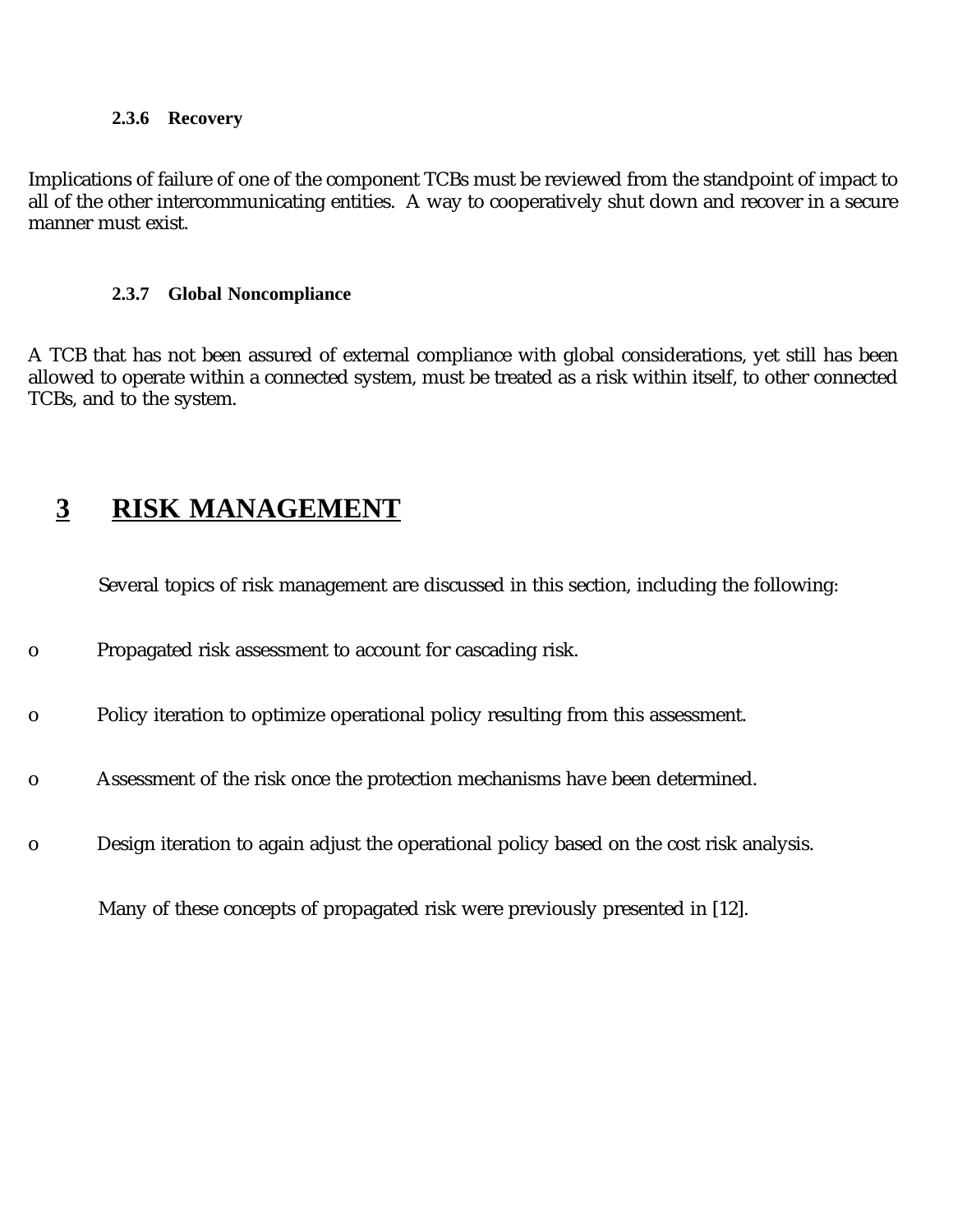## **3.1 PROPAGATED RISK ASSESSMENT**

One small part of the risk management process is the risk assessment procedure identified in DoDD 5200.28, enclosure 4 [7], and the resultant action taken by the DAA. The risk assessment procedure proposed here is a simple extension to the procedure in that enclosure, treating cascading risk in its simplest interpretation. By-products are summed contributions of risk that are management flags to the DAA indicating which elements of his/her system are the major risk contributors.

The risk assessment procedure is similar to that in "Trusted Network Interpretation Environments Guideline [8]," except that this document recognizes that cascading risk does not just result from contiguous components.

The risk inherent to a DOCP is calculated from DoDD 5200.28, enclosure 4 [7], as if the DOCP were in isolation, and is called inherent risk. The exposed risk is the amount of change (increase) in DOCP risk resulting from consideration of cascading risk from all other DOCPs. This parameter may result in a change to the risk index and potentially assigned division/class. In the search for increased exposed risk, the search may end along a single path once a previously evaluated trusted absorbing node is encountered. Otherwise the search is to each logical receiver of data.

Contributed risk is the summed amount of increase in exposed risk potentially contributed by a single DOCP to all other DOCPs. (Two DOCPs could potentially change the risk level of a third DOCP from its original level, but in the analysis technique, only one actually does. Nevertheless, they both receive an increase in contributed risk.) Solely contributed risk is the risk contributed by a DOCP which could not have been also contributed by another DOCP.

Cascading risk is determined by the exposed risk factor. This parameter results in a change to the risk index and potentially the assigned division/class. the exposed risk can only be decreased by changing either the local operational policies or the operational policies of the contributing DOCPs. **The contributed risk factors are an indicator to the DAA where the changing of policy or the implementation of mechanisms (e.g., security guards), for example, can do the most good in reducing the risk of the overall system.**

The four risk factors (risk index, exposed risk index, contributed risk, and solely contributed risk) become part of the system "operational security policy." The procedure in DoDD 5200.28 enclosure 4 [7] deals only with security levels and clearances.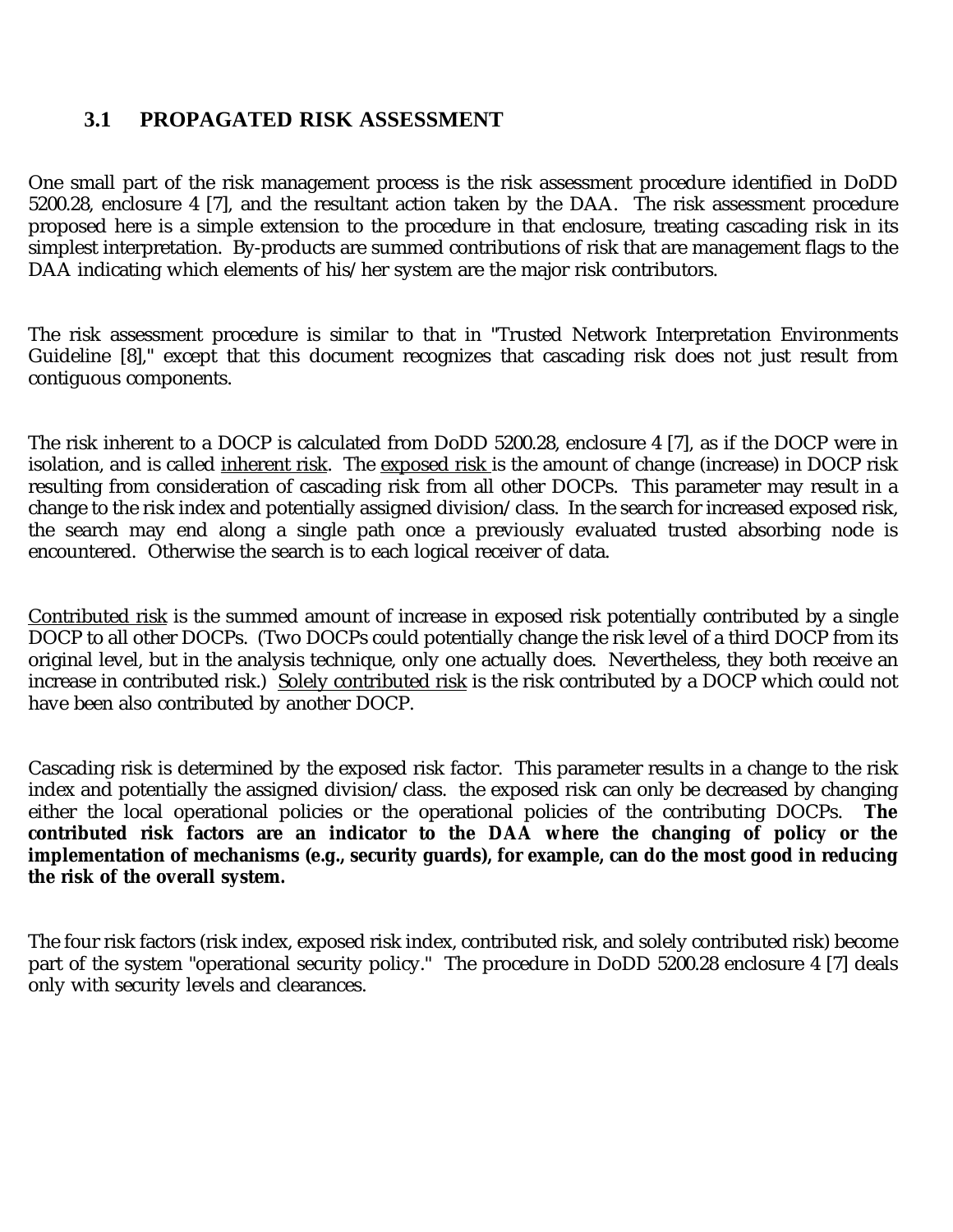## **3.2 POLICY ITERATION**

Before mechanisms are considered in the solution, Figure 5 shows how the operational requirements specification can be iterated, along with the definitions of DOCPs, based on risk considerations. The two contributed risk factors help identify to the DAA the areas where changes in operational policy can have the largest risk reduction advantage. The propagated risk assessment is reaccomplished to assess the shared risk aspects of the adjustments.

### **3.3 PROTECTION ASSESSMENT**

The next step considers existing or planned security mechanisms. Compatibility with division/class criteria, use of downgrade guards, existence of interface enforcement mechanisms, and the approach to global enforcement are all important considerations. Temporal inconsistencies and potential vulnerabilities are assessment concerns, as are trusted startup, shutdown and recovery.

Besides protection mechanism assessment, there needs to be an assessment of assurance. This includes determining the evaluation rigor used, or planned to be used, in testing and evaluating the DOCP. This assessment uses the figures-of-merit approach discussed earlier.

# **3.4 DESIGN ITERATION**

The second iteration, illustrated in Figure 6, like the first iteration, allows reexamination of the process all the way back to the specification of operational policy, modification of DOCPs, and respecification of interface policies to the identification mechanisms. The two contributed risk factors again help identify to the DAA areas where changes in operational policy can have the largest risk and cost reduction advantage. The protection assessment can be reaccomplished. What remains is a statement of the residual risk within the system. The DAA must determine what additional corrections or operational constraints must be observed to declare the system accredited to operate in the environment. **The final statement of operational security policy and mechanism architecture is then used as the basis for certification evaluation and accreditation.**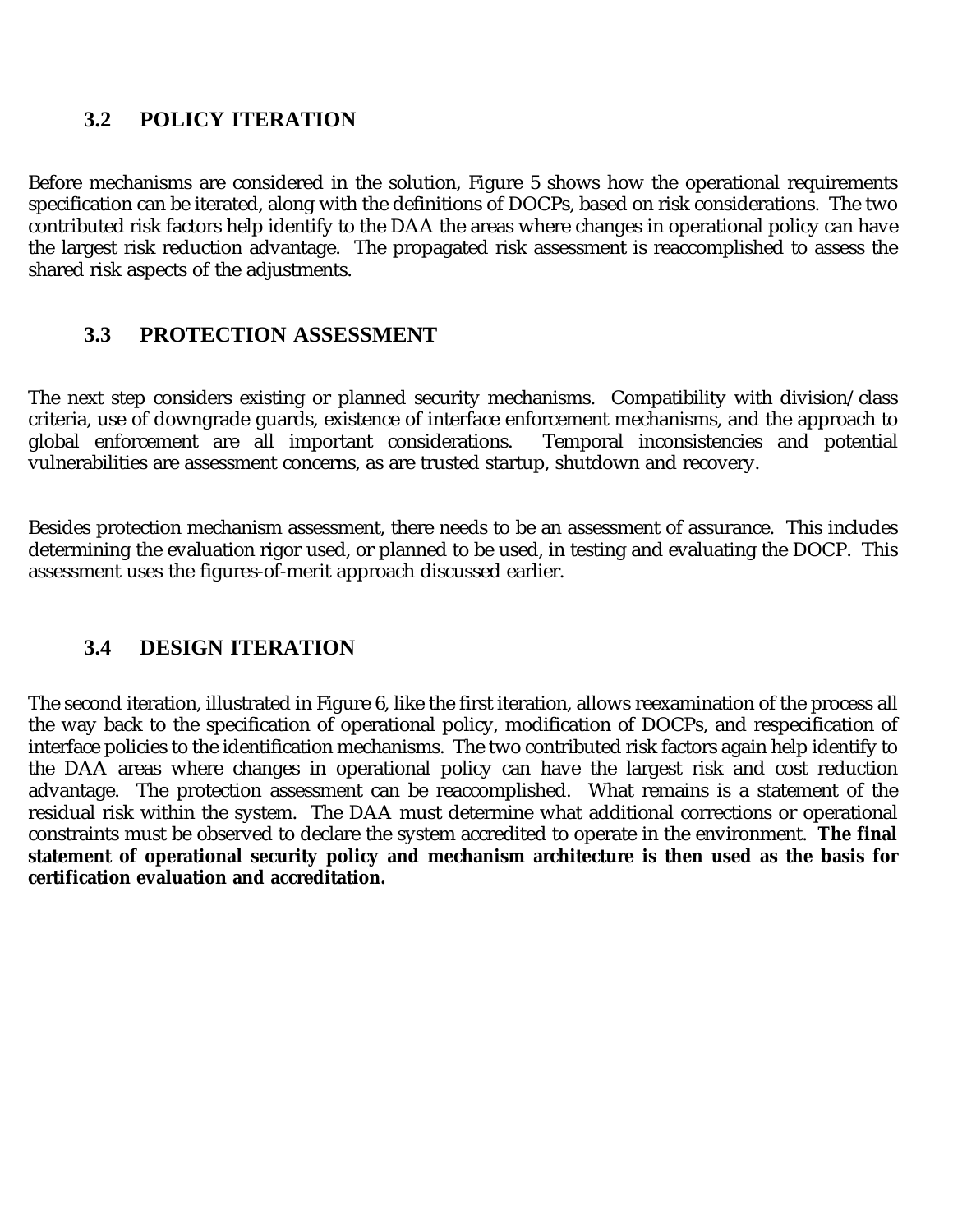# **4 SUMMARY**

This paper has introduced a way to deal with evolving, multipolicy systems using the TCSEC [4]. Rules are provided for the assembly and assurance of existing, new build, and EPL [6] components. This approach considers cascading risk and accommodates operational downgrade through data guards, an<br>approach often used by the military to eliminate unnecessary policy constraints. This approach approach often used by the military to eliminate unnecessary policy constraints. incorporates risk assessment. It provides an easily recognized strategy to the DAA for reducing risk with the minimum expenditure of funds. This approach also specifies assurance deficiencies in the system and helps to provide a strategy for correcting these deficiencies.

The domains of constant policy approach is a major step toward achieving the security recommended in the network TCB approach of the TNI [2] and the TCB approach recommended in the TDI [3] for evolving systems. In many cases the goal can be achieved without major redesign of existing systems. As systems continue to evolve, adding more function and capability, rigorous security goals can be realized.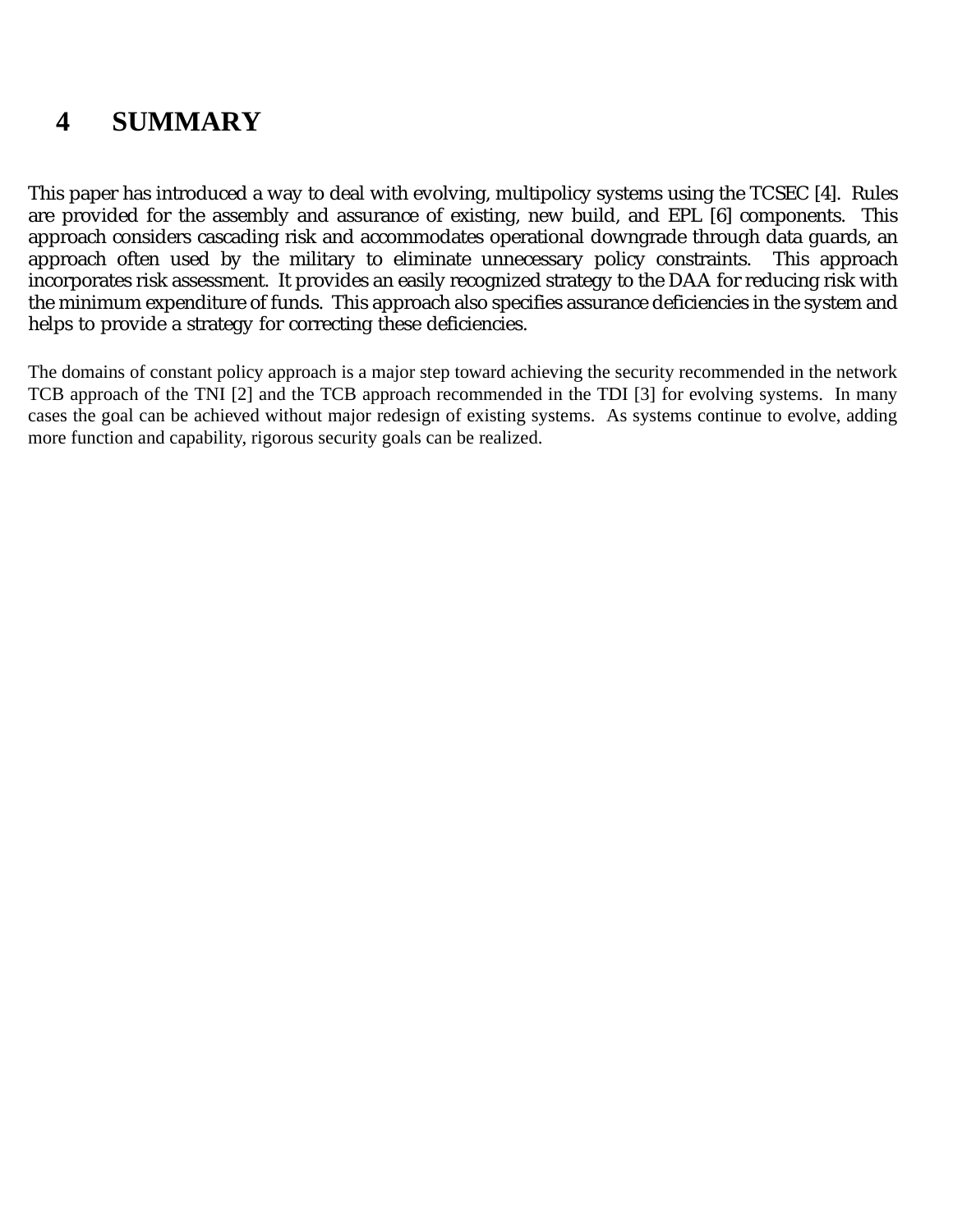# **BIBLIOGRAPHY**

- [1] C Technical Report 32-92, "The Design and Evaluation of INFOSEC Systems: The Computer Security Contribution to the Composition Discussion," June 1992
- [2] NCSC-TG-005, "Trusted Network Interpretation (TNI) of the Trusted Computer System Evaluation Criteria(TCSEC)," National Security Agency, July 31, 1987
- [3] NCSC-TG-021 "Trusted Database Management System Interpretation (TDI) of The Trusted Computer System Evaluation Criteria (TCSEC)," National Security Agency, April 1991
- [4] DoD 5200.28-STD, "Department of Defense Trusted Computer System Evaluation Criteria," December 1985
- [5] NCSC-TG-024, Version 1 Volume 1/4, "A Guide to Procurement of Trusted Systems: An Introduction to Procurement Initiators on Computer Security Requirements," December 1992

 Volume 2/4, "A Guide to Procurement of Trusted Systems: Language for RFP Specifications and Statements of Work - An Aid to Procurement Initiators," June 30, 1993

 Volume 3/4, "A Guide to Procurement of Trusted Systems: Computer Security Contract Data Requirements List and Data Item Descriptions Tutorial," February 28, 1994

 Volume 4/4, "A Guide to Procurement of Trusted Systems: How to Evaluate a Bidder's Proposal Document - An Aid to Procurement Initiators **and** Contractors," (Draft)

[6] "Information Systems Security Products and Services Catalogue," Prepared by the National Security Agency, (Published Quarterly)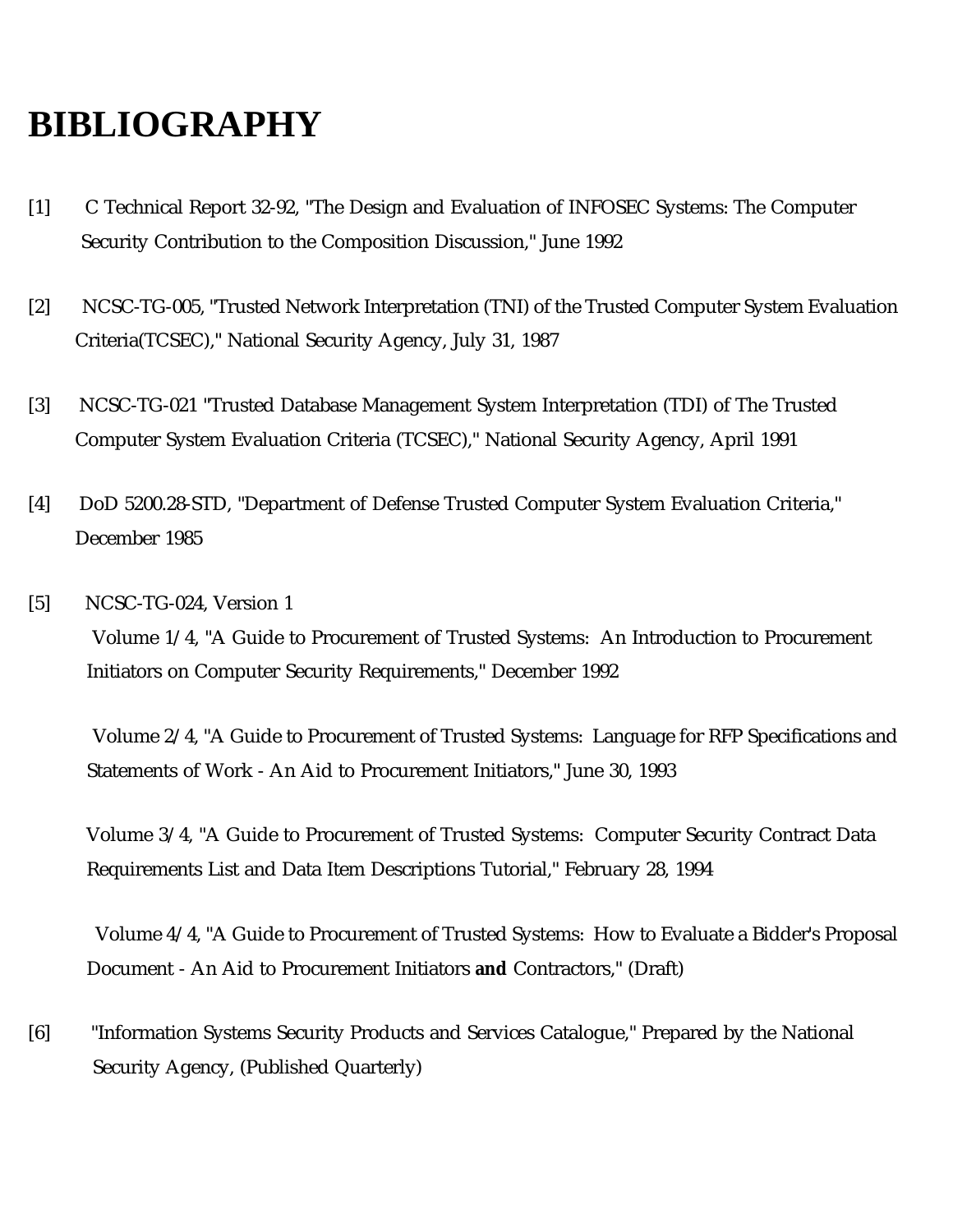- [7] DoD Directive 5200.28, "Security Requirements for Automated Information Systems (AISs)," March 21, 1988
- [8] NCSC-TG-011, "Trusted Network Interpretation Environments Guideline," National Security Agency, August 1, 1990
- [9] DoD 5200.28-M, (Draft) "Automated Information System Security Manual," April 29, 1991
- [10] Johnson, H.L., "An Approach to Security Test," AFCEA 4th Annual Symposium on C3I Technology, Information and Security, Philadelphia, PA, August 16-18, 1988
- [11] AFSSM 5031, "Complex System Guide," Air Force Special Security Instruction," Air Force Cryptologic Support Center, Air Force Intelligence Command, 1991
- [12] Johnson, H.L., and J.D. Layne, "Modeling Security Risk in Networks," Proceedings 11th National Computer Security Conference, NIST and NCSC, October 17-20, 1988, pp. 59-64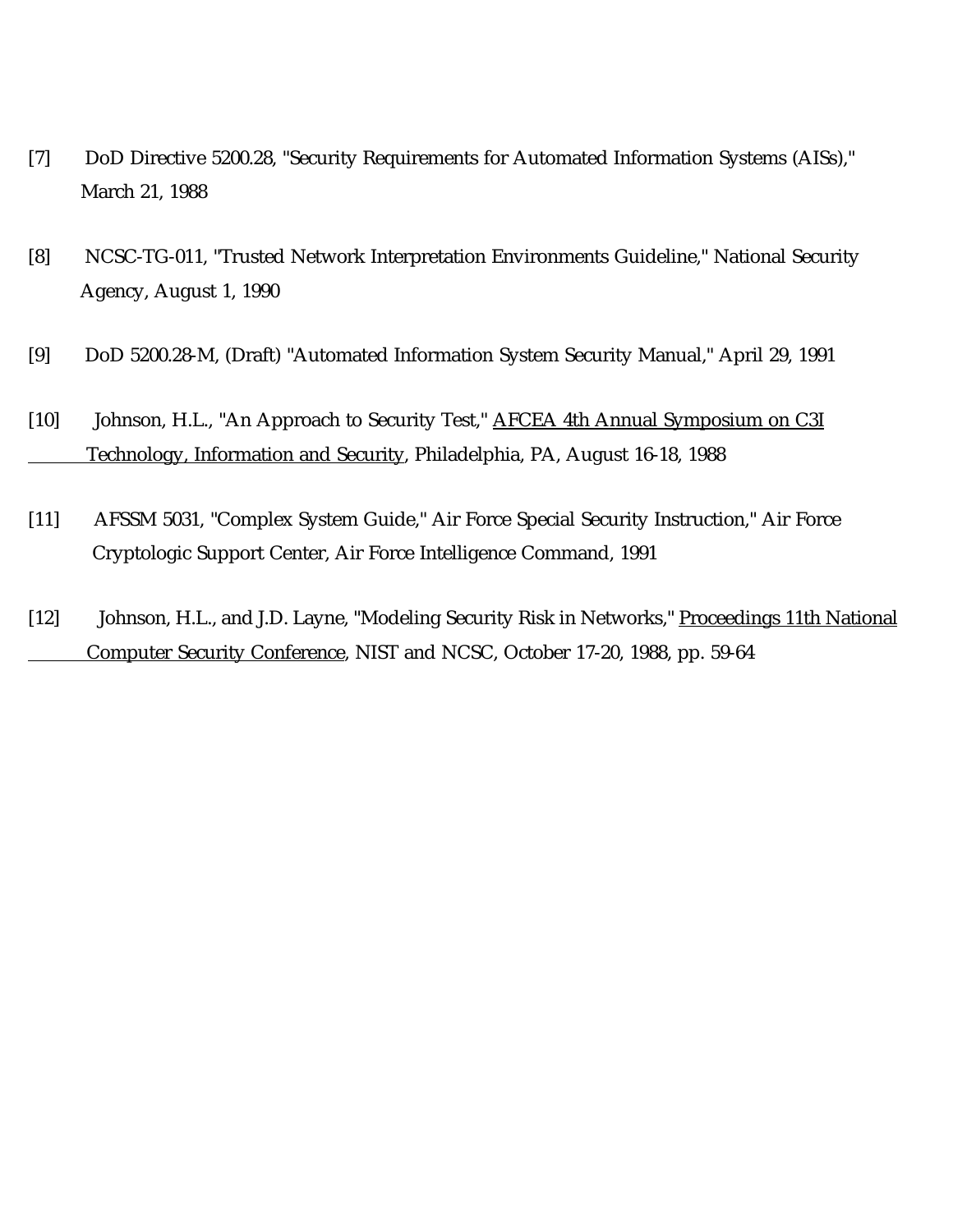# **ACRONYMS**

| <b>AIS</b>      | <b>Automated Information System</b>                      |
|-----------------|----------------------------------------------------------|
| <b>COMPUSEC</b> | <b>Computer Security</b>                                 |
| DAA             | <b>Designated Approving Authority</b>                    |
| <b>DOCP</b>     | Domain of Constant Policy                                |
| DoD             | <b>Department of Defense</b>                             |
| <b>EPL</b>      | <b>Evaluated Products List</b>                           |
| <b>INFOSEC</b>  | <b>Information Security</b>                              |
| <b>NTCB</b>     | <b>Network Trusted Computing Base</b>                    |
| <b>RFP</b>      | <b>Request for Proposal</b>                              |
| <b>TCB</b>      | <b>Trusted Computing Base</b>                            |
| <b>TCSEC</b>    | <b>Trusted Computer System Evaluation Criteria</b>       |
| <b>TDI</b>      | <b>Trusted Database Management System Interpretation</b> |
| <b>TNI</b>      | <b>Trusted Network Interpretation</b>                    |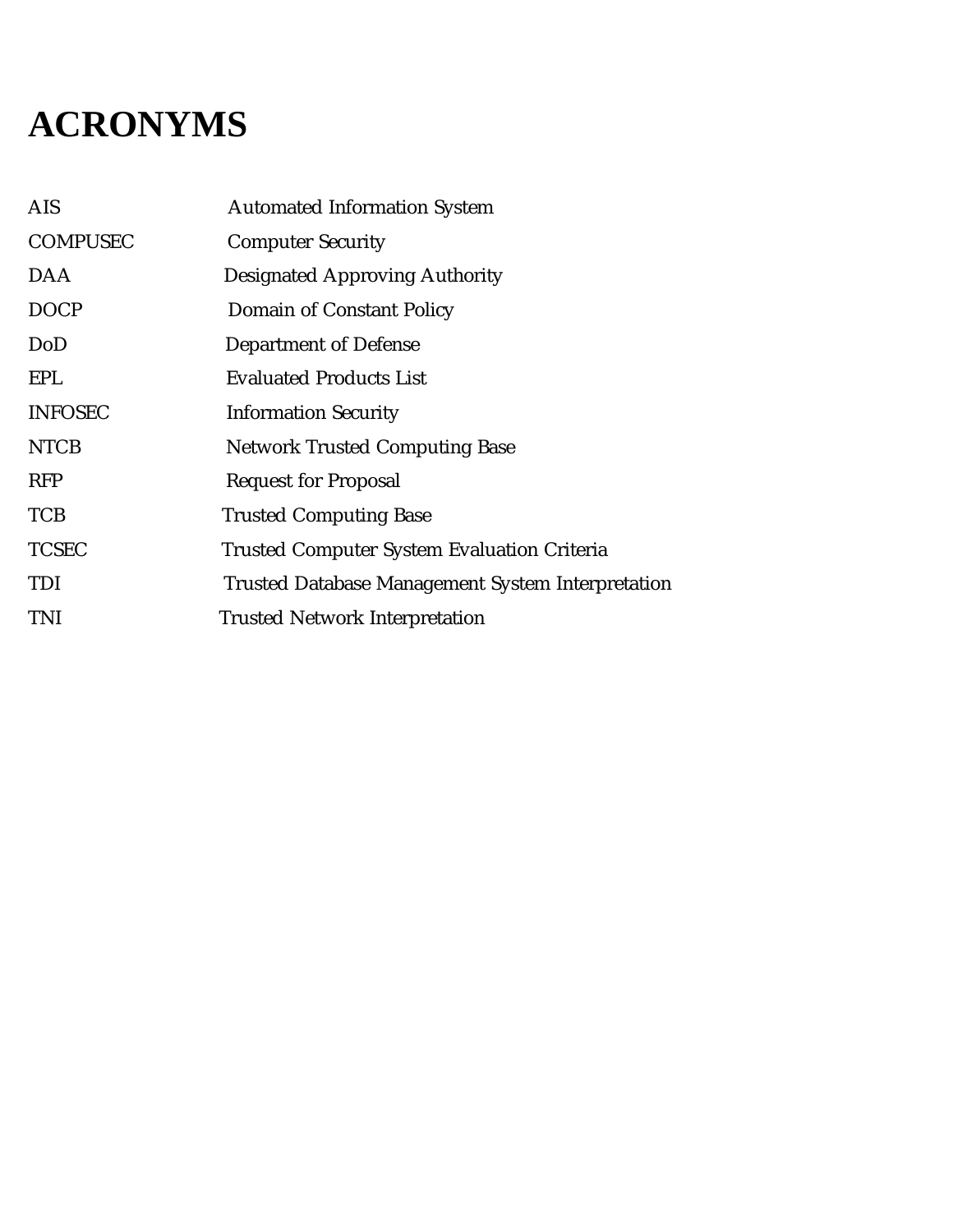# **GLOSSARY**

Automated Information System - An assembly of computer hardware, software, and/or firmware configured to collect, create, communicate, compute, disseminate, process, store, and/or control data or information. (DoDD 5200.28)

Automated Security Policy - The set of restrictions and properties that specify how an AIS supports the Security Policy.

Certification - The technical evaluation of an AIS's security features and other safeguards, made in support of the accreditation process, which establishes the extent that a particular AIS design and implementation meets a set of specified security requirements. (DoDD 5200.28)

Certification Evaluation - (See Certification and Evaluation)

Contributed Risk - The summed amount of increase in exposed risk to all other DOCPs potentially contributed by a single DOCP.

Depends - A TCB subset depends (for its correctness) on TCB subset B if and only if the (engineering) arguments of the correct implementation of A with respect to its specification assume, wholly or in part, that the specification of B has been implemented correctly. (NCSC-TG-021)

Domain - The unique context in which a program is operating; in effect, the set of objects that a subject has the ability to access.

Domain of Constant Policy - That part of a system to which a single, unique operational security policy has been defined. DOCPs are nonoverlapping subsets of the system, that, in combination, completely cover the system. A DOCP consists of a well-defined boundary (where an isolation mechanism exists or can be employed) and an n-tuple of policy defining security characteristics.

Evaluation - Two types of evaluation are referred to: product evaluation and certification evaluation.

Exposed Risk - The amount of change (increase) in DOCP risk resulting from consideration of cascading risk from all other DOCPs. This parameter results in a change to risk index and potentially the assigned division/class.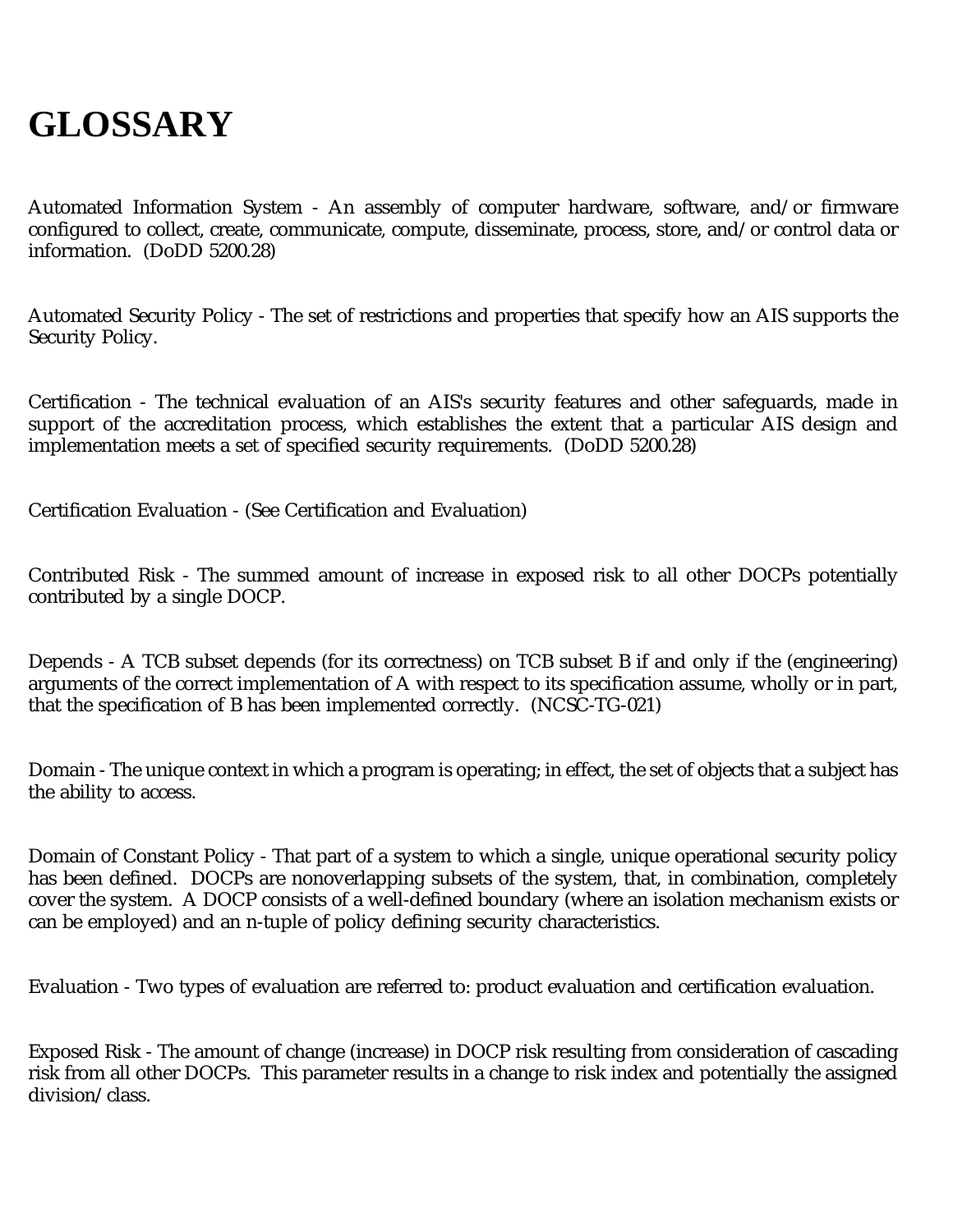Inherent Risk - Calculated risk for the element as if it were in isolation.

Network Trusted Computing Base - The totality of the protection mechanisms within a network system including hardware, firmware, and software - the combination of which is responsible for supporting security policy. (NCSC-TG-005)

NTCB Partition - The totality of mechanisms within a single network component for enforcing the network policy, as allocated to the component; the part of the NTCB within a single network component.

Operational Security Policy - The policy decisions made by the DAA in accordance with DoDD 5200.28 (policy concerning security levels of user, classifications of data, security mode and assignment of all the above to different elements of the system). (NCSC-TG-005)

Primitive - An ordering relation between TCB subsets based on dependency (see "depends" above). A TCB subset B is more primitive than a second TCB subset A (and A is less primitive than B) if (a) A directly depends on B or (b) a chain of TCB subsets from A to B exists such that each element of the chain directly depends on its successor in the chain. (NCSC-TG-021)

Product - Used here in the same sense as used in the EPL, NSA Information System Security Products and Services Catalogue.

Product Evaluation - An evaluation performed on the hardware and software features and assurances of a computer product from a perspective that excludes the application environment. This term is used here in the same sense as used in the EPL, NSA Information System Security Products and Services Catalogue.

Regulatory Security Policy - Security policy represented by regulatory documents imposed on the procurement organization (especially DoDD 5200.28, DoD 5200.28-M, and DoD 5200.28-STD).

Security Evaluation - An evaluation accomplished to assess the degree of trust that can be placed in systems for the secure handling of sensitive information. One type, a product evaluation, is an evaluation performed on the hardware and software features and assurances of a computer product from a perspective that excludes the application environment. The other type, a system evaluation, is done for the purpose of assessing a system's security safeguards with respect to a specific operational mission and is a major step in the certification and accreditation process.